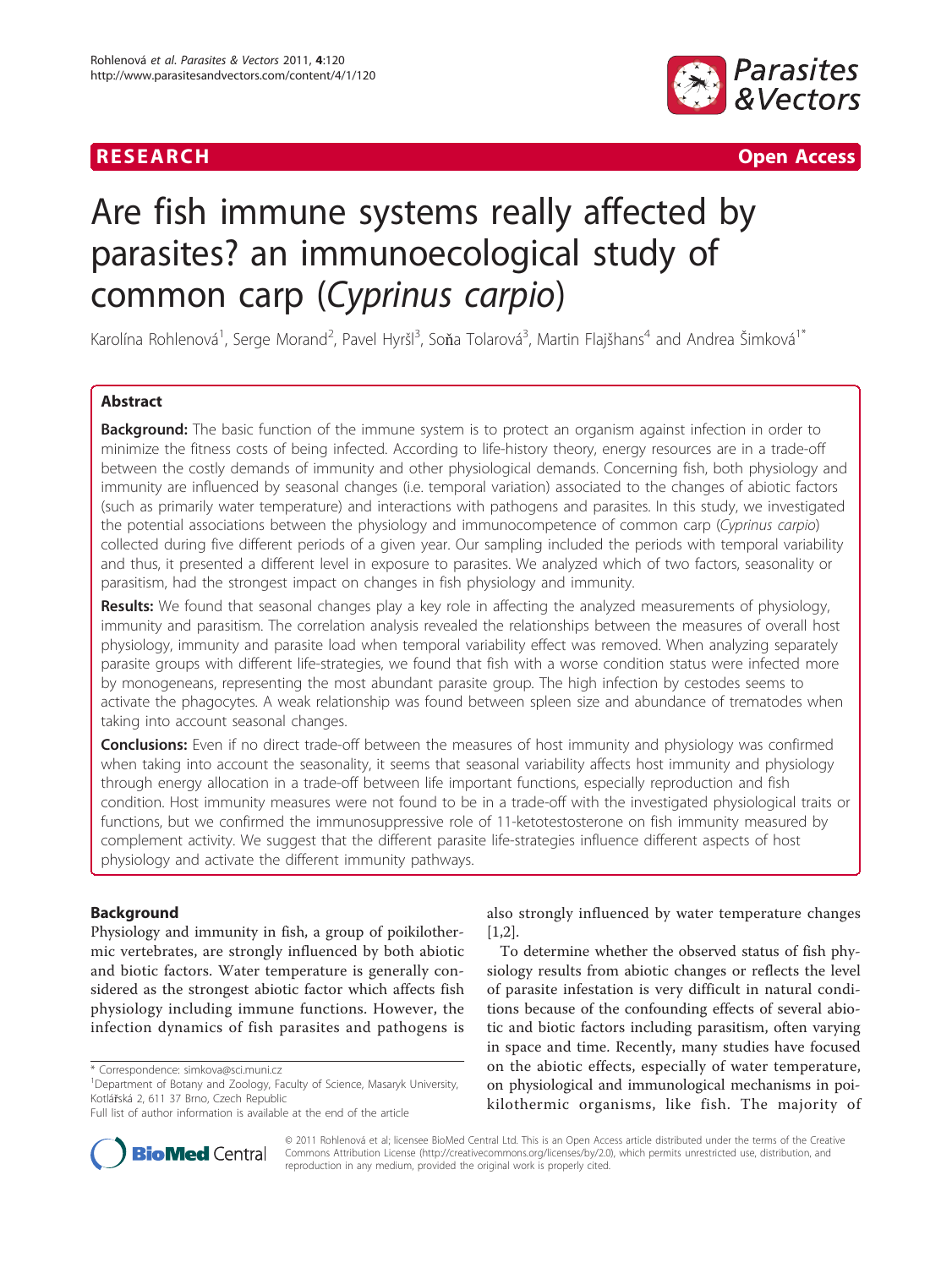immunological studies have suggested an immune-suppression effect associated with a decrease in water temperature [\[3](#page-15-0)-[7\]](#page-15-0). Moreover, the immunosuppressive effects of polychlorinated biphenyls are known in fish species [e.g. [[8,9\]](#page-15-0)]. Teleost fish possess similar immune system mechanisms to mammals - both non-specific (innate or natural) and specific (acquired or adaptive) [[10\]](#page-15-0). However, substantial differences exist between the immune systems of poikilo- and homoiothermic organisms. According to Ainsworth et al. [[11](#page-15-0)], the specific branch of immunity is more sensitive than the non-specific defence at lower water temperature, and was assumed to be more important for poikilothermic than for homoiothermic vertebrates [[12\]](#page-15-0). Moreover, Le Morvan et al. [[5](#page-15-0)] suggested that, at low water temperature, the nonspecific defence of fish immune system tends to offset specific immune suppression until the specific immune system adapts.

Several studies have reported that the decrease in water temperature may cause the suppression of acquired immunity, with the components of innate immunity being relatively independent of water temperature [[13](#page-15-0)]. Other seasonally-dependent events like spawning in fish could more strongly influence immunity than water temperature [[14\]](#page-15-0). However, many studies have also shown how water temperature drives the seasonal changes in parasite infection, mainly because parasite reproduction and survival of free-living infective stages of parasites are dependent on a specific range of temperature [[15\]](#page-15-0).

Close interactions occur likewise between fish host and parasites. The interactions between fish physiology (associated with host size, age, sex etc.) and the level of parasite infection have been relatively well documented [[16,17\]](#page-15-0). However, there have been few studies investigating the effects of seasonal changes on selected measures of host physiology in relation to parasite load [e.g. [\[18](#page-15-0)]], and fish immune response has mostly been studied solely in relation to parasite infection [\[19](#page-15-0)[,20](#page-16-0)].

The contribution of immunoecological studies has gained a place of central importance [[21,22](#page-16-0)]. Life-history theory is at the core of immunoecological studies. The principle assumption is that each organism has a limited amount of energy which is allocated to different fundamental functions (i.e. maintenance including immune defence, reproduction and growth) in accordance with current needs [\[23\]](#page-16-0). The activation of the immune system is energetically costly [\[24](#page-16-0),[25\]](#page-16-0). Therefore, trade-offs are expected to occur as hosts infected by parasites should invest energy into immune responses, at the expense of other physiological tasks [[26\]](#page-16-0). However, optimum host defence is governed by a parasite-mediated allocation trade-off between growth and immune function (see Tschirren and Richner [\[27\]](#page-16-0)).

Furthermore Folstad and Karter [[28](#page-16-0)] introduced the immunocompetence handicap hypothesis, which predicts that the steroid hormones responsible for the production of sexual signals in males may cause immunosuppression especially during the reproductive period. Many recent studies have been conducted to test whether the expression of sexual ornamentation is associated to immunosuppression in fish [e.g. [\[29,30\]](#page-16-0)].

The aims of the present study were to analyze the effects of seasonal changes (i.e. temporal variability) on (a) selected physiological and immune parameters and on (b) the infection by metazoan parasites. We examined the potential associations between immunity, physiology and parasite infection following the assumption of trade-offs in energy allocation using the total investment in immunity, physiology and total measure of parasitism as well as analyzing each measure of immunity and physiology separately. We tried to estimate whether the seasonal changes of abiotic environment are the main driver of immune activation in order to face risks of being parasitized or whether the observed associations between immunity and physiology are the results of trade-off without being affected by seasonal changes. Finally, we tested the hypothesis of immunosuppression by 11-ketotestosteron in fish males.

# Methods

# Fish sampling

A total number of 160 three-to-four-year-old individuals of common carp (Cyprinus carpio Linnaeus 1758, Cyprinidae), including 87 males and 73 females were collected from a pond-farmed population (Vodňany, South Bohemia, Czech Republic) in five selected months in 2007 and 2008. Each sample represented a different season and diverse water temperature, i.e. June 2007 - early summer (16°C), August 2007 - late summer (18.4°C), November 2007 - autumn (4.9°C), February 2008 - winter (2.8°C) and April 2008 - spring (7.5°C). The temperature on the day of collection was measured. The fish were sampled using seine netting and then separated according to their sex. Samples of blood were taken immediately from each specimen from the caudal vein using heparinized syringes following Pravda and Svobodová [[31\]](#page-16-0). Blood was preserved in microtubes with heparin (50 U/ml, Zentiva). Blood samples used for measuring oxidative burst activity and haematology (differential leukocyte counts and total leukocyte counts) were processed immediately after blood collection. Blood samples used for other immunological analyses (complement activity, IgM) and 11-ketotestosterone concentration were deep-frozen at -80°C.

Each fish individual was intramuscularly tagged for later identification using a P.I.T. tag (134.2 kHz, AEG ID-162, AEG Co., Ulm, Germany) in the left side of the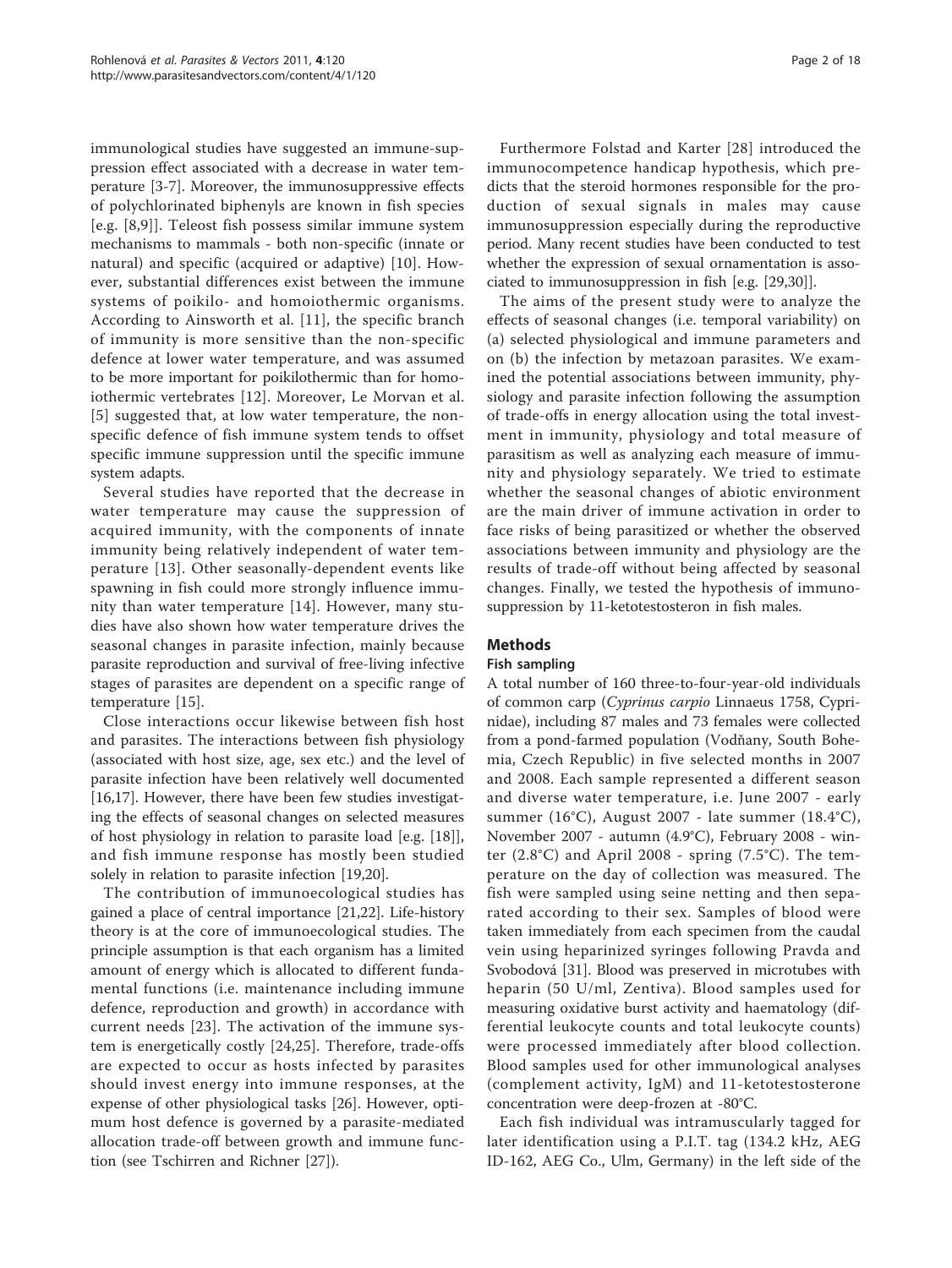dorsal part close to the first hard dorsal fin ray. Fish were transported to the laboratory in tanks containing original water from the pond. Fish were killed by severing the spine. Each individual was measured (total length in centimetres) and weighed (in grams). A complete parasitological dissection for all metazoan parasites was immediately performed for 145 individuals (including 80 males and 65 females) according to Ergens and Lom [[32\]](#page-16-0).

# Respiratory burst activity

Phagocytes (granulocytes and monocytes/macrophages) are considered to be the first line of immune defence against pathogens overcoming the natural barriers. These cells have the ability to engulf and kill pathogens during the so-called "oxidative burst" leading to production of reactive oxygen species [[33\]](#page-16-0). Seasonal changes in phagocytic activity have been studied in different fish species [\[34](#page-16-0)[,11](#page-15-0)].

Respiratory burst activity was measured as luminolenhanced chemiluminescence using a luminometer (LM01-T, Immunotech, Czech Republic) and opsonised Zymosan A as activator [[35,36](#page-16-0)]. The maximal intensity of respiratory burst (peak in relative light units - RLU) was evaluated in this study.

#### The measurement of complement activity in plasma

Among other non-specific humoral factors (i.e. non-cellular defence mechanisms) complement system plays an important role in natural defence against pathogens. Complement contains a series of serum proteins that are activated using either a classical (antibody dependent) or alternative pathway. Complement participates in lytic, pro-inflammatory, chemotactic and opsonic activities, thus it forms the connection between nonspecific humoral and cellular mechanisms (i.e. phagocyte responses) [[37](#page-16-0)]. One of the most important and well known complement functions is the capacity to create pores in the membrane of the pathogens' surface and thereby kill them. Hernández et al. [\[7](#page-15-0)] reported a close relationship between water temperature and the level of complement activity. The role of complement in monogenean infection was demonstrated in salmonid fish [[38,39\]](#page-16-0).

Complement activity was measured according to Virta et al. [\[40\]](#page-16-0) and Nikoskelainen et al. [[41\]](#page-16-0) with modifications. The total complement activity (including all activation pathways) of plasma was determined using a bioluminescent strain of Escherichia coli (K12luxAmp, kindly provided by University of Turku, Finland). The light emission measured by LM01-T luminometer was positively correlated with the viability of E. coli. The relative measure of complement activity was estimated by computing the difference between the maximal time

of measurement (equal to 4 h) and the time necessary for killing 50% E. coli by complement (in h). For the details see Buchtíková et al. [\[42](#page-16-0)].

#### The determination of total IgM level

The major component of fish specific humoral defence is immunoglobulin M (IgM), although IgD [[43](#page-16-0)] and even IgZ and IgT [[44](#page-16-0),[45](#page-16-0)] have also been recently described. Clear seasonal changes of plasma IgM levels were found to be related to water temperature and/or gonad maturation [[46](#page-16-0)]. The production of specific immunoglobulin against gill monogeneans [[16\]](#page-15-0) or other helminths [\[47\]](#page-16-0) was observed. Specific antibodies play an essential role in cytolytic or cytotoxic mechanisms, such as in the activation of the complement system (classical pathway) or helping leukocytes to adhere to the parasite surface, presumably through Fc-like receptors [\[48\]](#page-16-0).

The total IgM level was determined using precipitation with zinc sulphate (0.7 mM  $ZnSO<sub>4</sub>$ .7H<sub>2</sub>O, pH = 5.8) [\[49](#page-16-0)]. The concentration of IgM in the sample (in g/ l) was calculated as the difference between total proteins (commercial kit, Bio-Rad, USA) and proteins in the supernatant after precipitation and centrifugation.

# 11-ketotestosterone level

The immune system is affected by the level of steroid hormones. The 11-ketotesterone (11-KT) is a major androgen in the majority of teleost fish, responsible for sexual behaviour and spermatogenesis, found in higher levels in the blood plasma or serum in males than in females [[50](#page-16-0)]. As already mentioned, these hormones have an immunosuppressive effect. The level of 11-ketotestosterone in male plasma was analyzed following the protocol provided in the commercial competitive enzyme immunoassay kits (Cayman Chemical, Estonia). For the details see Buchtíková et al. [[42](#page-16-0)].

# Haematological analyses

The determinants of white-blood cell count (including leukocyte and lymphocyte counts, and differential leukocyte counts) are considered to be an important parameter of fish health status. Like other haematological parameters, white-blood cell counts depend on various abiotic and biotic factors such as water temperature, environmental stress, fish sex and age [\[51,52\]](#page-16-0). According to Ruane et al. [\[53\]](#page-16-0), fish infected by parasites significantly changed their haematological parameters. Leukocyte counts can be applied as a measure of general immune response. The increased leukocyte counts and shift values towards the myeloid line (especially a high number of myelocytes and metamyelocytes) reflect the current infection or inflammation [[54](#page-16-0)].

Leukocyte counts (in g/l) were determined according to the methodology of Svobodová et al. [[55\]](#page-16-0) and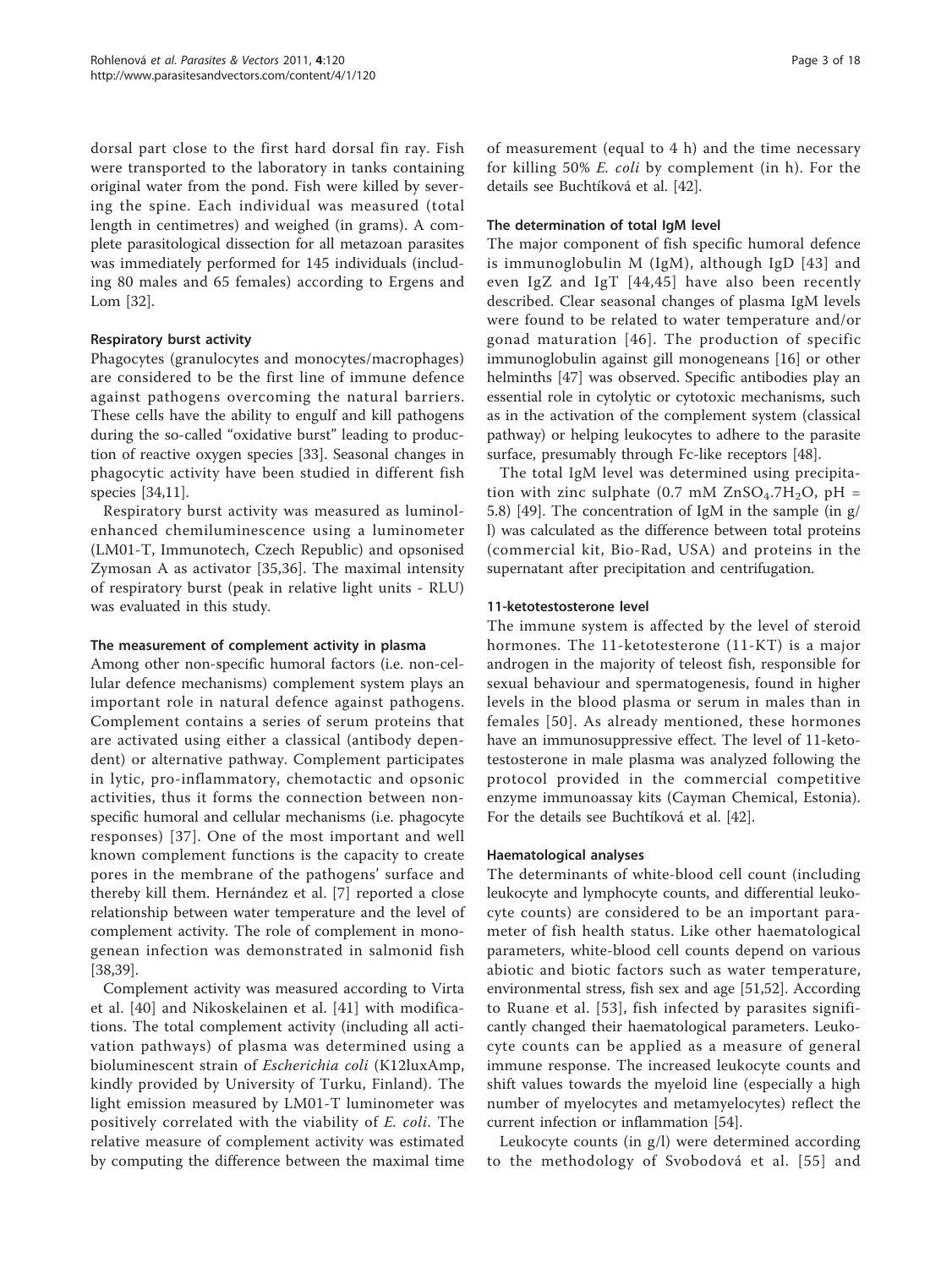Lusková [\[56](#page-16-0)] using Natt-Herrick solution. A differential leukocyte profile was assessed following Lamková et al. [[18\]](#page-15-0). We estimated the percentage distribution of all types of white blood cells. However, we used only the leukocyte count and the relative count of lymphocytes and phagocytes (in g/l) for statistical analyses (see Rohlenová et al. [[30](#page-16-0)]). Finally, haemoglobin content (Hb) was analyzed photometrically (540 nm; Helios Unicam, USA) in Kampen-Zijlster transformation medium.

# Spleen size

The spleen, the thymus, but also the head and trunk of the kidney belong to the principal lymphomyeloid tissues of teleosts. The spleen as a secondary lymphatic and scavenging organ plays an important role in haematopoiesis, antigen degradation and antibody production processing [\[57\]](#page-16-0). This organ is also known to act as an erythrocyte reservoir [[58](#page-16-0)]. The spleen size of fish is widely used as a simple measurable immune parameter with a potential role in immune response against parasite infection [[59-61](#page-16-0)]. A link between spleen size and fish condition was also previously documented [[62\]](#page-16-0). In this study, we measured spleen weight (in grams at accuracy 0.001 g). The spleen-somatic index (SSI) was calculated as spleen weight (g)/body weight (g)  $\times$  100.

#### Other physiological parameters

We measured liver and gonad weight (in grams). We calculated the relative body weight (i.e. condition factor, K) using the equation:  $K = constant \times somatic$ weight  $(g)/(standard length [cm])^3$  according to Bolger and Connolly [[63\]](#page-16-0). The relative size of gonad (i.e. gonado-somatic index, GSI) was calculated as follows:  $GSI =$  gonad weight (g)/body weight (g)  $\times$  100, and the relative size of liver (i.e. hepato-somatic index, HSI) was calculated as follows:  $HSI =$  liver weight (g)/body weight (g)  $\times$  100.

#### Parasite collection and determination

Fish hosts were investigated for all metazoan parasites (Table [1\)](#page-4-0). Collected parasites were determined using recent keys [[64-68\]](#page-16-0). Due to the very high parasite abundance on fish gills and because Dactylogyrus (see Table [1\)](#page-4-0), in particular, die quickly after the killing of the fish, we collected these parasites only from the right side of the gills following Kadlec et al. [\[69\]](#page-16-0). For the details on parasite fixation and identification see Lamková et al. [[18](#page-15-0)]. Epidemiological characteristics such as prevalence (percentage of infected host individuals in each sample), intensity of infection (number of parasites per infected host), and abundance (mean number of parasites per host individual in each seasonal sample) were calculated for each parasite species according to Bush et al. [[70\]](#page-16-0).

#### Statistical analyses

Most of the measured parameters did not fit a normal distribution and required transformation logarithm, hyperbolic arcsine, hyperbolic arcsine square root or square root transformations. First, preliminary analyses testing the effects of season and sex on parasitism, physiology and immunity were performed using one-way ANOVAs.

Following Poisot et al. [[71\]](#page-16-0), we used an indicator of parasite community structure based on principal component analysis (PCA) that takes into account all parasite species and the number of individuals for each parasite species within host individuals. In the same manner, we used an indicator of immunity based on PCA that takes into account all immune variables (spleen-somatic index, leukocyte, lymphocyte and phagocyte counts, IgM level, respiratory burst and complement activity). Finally, an indicator of physiology was also based on PCA that takes into account parameters linked to physiology (condition factor, gonado-somatic index, hepato-somatic index and haemoglobin).

We extracted values of the first three principal components (PCs) of each of these PCAs (i.e. principal components having eigenvalues over one were considered following Vainikka et al. [[72](#page-16-0)]). These PCs represent a measure of parasitism (PCs of parasites), a measure of immunity (PCs of immune variables) or a measure of physiology (PCs of physiological variables) respectively. Then, we performed Pearson correlation between sampling period and all three PCs for each parasitism, immunity and physiology. Further, partial correlations controlling for sampling period were performed to analyze the potential relationships between parasitism, immunity and physiology. Next, GLM analyses were performed to investigate the potential associations between parasite abundance and all immune and physiological variables taking into account the sampling period. Last, GLM analyses were conducted to analyze the associations between immune and physiological variables taking into account the effect of sampling period or alternatively the effects of both sampling period and sex following the preliminary analyses. As the spleen, gonad and liver weights were correlated with total body weight; we used SSI, GSI or HSI. All statistical analyses were executed using Statistica 9.0 for Windows.

#### Results

# Seasonal changes of parasite infection and gender differences

The basic characteristics of parasite infection were estimated for each parasite species within each sampling period (Table [1](#page-4-0)). The metazoan parasites belonging to six parasitic groups were found on common carp including ectoparasitic Monogenea, Crustacea, Mollusca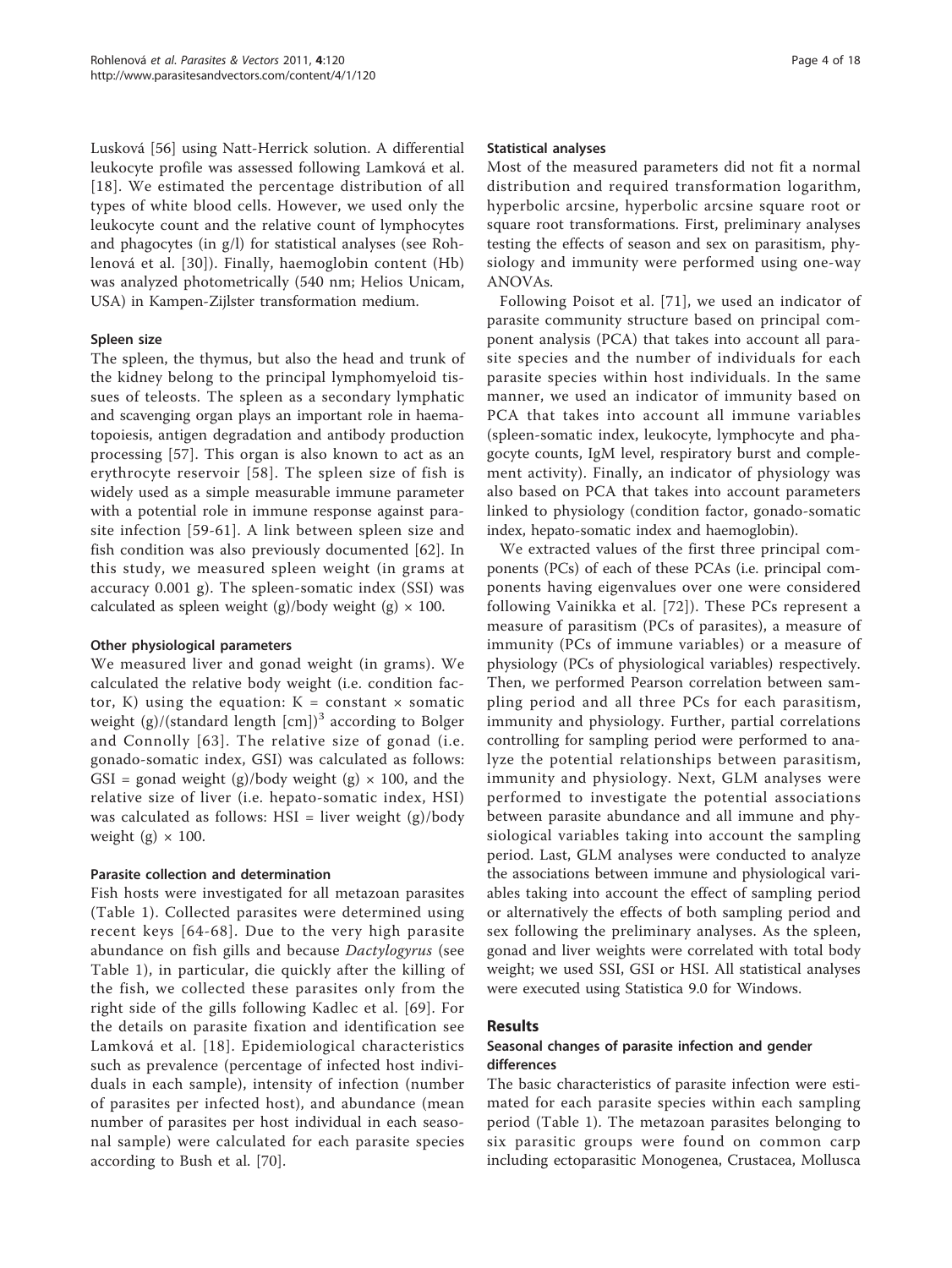|        |                                                 | $±$ SD                  | $(min-max)$ | (%)            | $±$ SD                   | $(min-max)$              | (%)            | $±$ SD                   | Abundance Intensity of infection Prevalence Abundance Intensity of infection Prevalence Abundance Intensity of infection Prevalence<br>$(min-max)$ | (%)                      |
|--------|-------------------------------------------------|-------------------------|-------------|----------------|--------------------------|--------------------------|----------------|--------------------------|----------------------------------------------------------------------------------------------------------------------------------------------------|--------------------------|
|        | Parasites Parasite species                      | Early summer            |             |                | Late summer              |                          |                | Autumn                   |                                                                                                                                                    |                          |
| Monog  | D. molnari Ergens & Dulma,<br>1969              | 79.04 ±<br>54.61        | $6 - 204$   | 100            | 1065.63 $\pm$<br>592.69  | 267-2450                 | 100            | 1816.62 $\pm$<br>1623.86 | 159-6879                                                                                                                                           | 100                      |
|        | D. extensus Mueller & Van<br>Cleave, 1932       | $16.33 \pm 9.55$ 1-40   |             | 100            | 179.39 $\pm$<br>132.67   | $4 - 611$                | 100            | 99.95 ±<br>222.96        | $0 - 1212$                                                                                                                                         | 97                       |
|        | D. falciformis Achmerow, 1952 7.16 $\pm$ 8.77   |                         | $0 - 32$    | 84             | $63.9 \pm 46.05$ 3-167   |                          | 100            | 207.54 $\pm$<br>156.32   | 30-528                                                                                                                                             | 100                      |
|        | D. achmerowi Gussev, 1955                       | $3.55 \pm 5.08$         | $0 - 20$    | 72             | $36.21 \pm$<br>21.65     | $0 - 81$                 | 97             | 46.16 $\pm$<br>35.16     | $0 - 133$                                                                                                                                          | 97                       |
|        | D. anchoratus (Dujardin, 1845) $0.08 \pm 0.28$  |                         | $O-1$       | 8              | $2.3 \pm 3.82$           | $0 - 12$                 | 30             | $1 \pm 3.93$             | $0 - 19$                                                                                                                                           | $7^{\circ}$              |
|        | Gyrodactylus spp.                               | $0.88 \pm 1.9$          | $0-8$       | 28             | $\overline{\phantom{a}}$ | $\sim$                   | $\sim$         | $0.8 \pm 1.32$           | $0 - 4$                                                                                                                                            | 33                       |
|        | Eudiplozoon nipponicum<br>(Goto, 1891)          | $8.44 \pm 4.08$ 2-20    |             | 100            | $22.77 \pm$<br>17.45     | $0 - 53$                 | 97             | $1.1 \pm 1.63$           | $0 - 7$                                                                                                                                            | 47                       |
| Crusta | Argulus foliaceus (Linnaeus,<br>1758)           | $13.4 \pm 11.22$ 3-47   |             | 100            | $9.27 \pm 7.17$          | $0 - 27$                 | 87             | $8.57 \pm 5.79$          | $0 - 25$                                                                                                                                           | 97                       |
|        | Ergasilus sieboldi Nordmann,<br>1832            | $0.04 \pm 0.2$          | $O-1$       | $\overline{4}$ |                          |                          |                | $0.07 \pm 0.25$          | $0-1$                                                                                                                                              | $7^{\circ}$              |
| Cesto  | Antractolytocestus huronensis<br>Anthony 1958   | $6.24 \pm 15.30$ 0-56   |             | 28             | 472.83 $\pm$<br>964.82   | $0 - 5014$               | 83             | 19.73 $\pm$<br>36.26     | $0 - 119$                                                                                                                                          | 43                       |
|        | Khawia sinensis Hsü, 1935                       | $0.16 \pm 0.55$ 0-2     |             | 8              |                          | $\overline{\phantom{a}}$ |                | $0.5 \pm 1.43$           | $0-6$                                                                                                                                              | 17                       |
|        | Valipora campylancristrota<br>(Wedl, 1855)      |                         |             |                | $0.17 \pm 0.65$          | $O-3$                    | 7              |                          |                                                                                                                                                    |                          |
| Dige   | Diplostomum larv sp.                            | $5.28 \pm 6.94$         | $0 - 31$    | 68             | $1.97 \pm 3.50$          | $0 - 12$                 | 33             | $6.13 \pm 7.74$          | $0 - 31$                                                                                                                                           | 73                       |
| Moll   | Glochidium spp.                                 |                         |             |                | $0.07 \pm 0.37$          | $0 - 2$                  | $\overline{3}$ |                          | $\sim$                                                                                                                                             | $\overline{\phantom{a}}$ |
| Hirud  | Piscicola geometra (Linnaeus,<br>1761)          | $0.04 \pm 0.2$          | $O-1$       | $\overline{4}$ |                          | $\overline{\phantom{a}}$ | $\sim$         | $0.13 \pm 0.43$          | $O-2$                                                                                                                                              | 10 <sup>°</sup>          |
|        |                                                 | Winter                  |             |                | Spring                   |                          |                |                          |                                                                                                                                                    |                          |
| Monog  | D. molnari Ergens & Dulma,<br>1969              | $81.72 \pm$<br>144.99   | $0 - 825$   | 97             | 229.56 $\pm$<br>662.57   | 23-3653                  | 100            |                          |                                                                                                                                                    |                          |
|        | D. extensus Mueller & Van<br>Cleave, 1932       | $1.25 \pm 2.55$         | $0 - 9$     | 33             | $2.59 \pm 7.08$          | $0 - 38$                 | 59             |                          |                                                                                                                                                    |                          |
|        | D. falciformis Achmerow, 1952 3.99 ± 12.15 0-67 |                         |             | 67             | 30.58 $\pm$<br>148.64    | $0 - 803$                | 86             |                          |                                                                                                                                                    |                          |
|        | D. achmerowi Gussev, 1955                       | $12.69 \pm$<br>30.36    | $0 - 161$   | 90             | $12.92 \pm$<br>31.04     | $0 - 172$                | 97             |                          |                                                                                                                                                    |                          |
|        | D. anchoratus (Dujardin, 1845) -                |                         |             |                |                          |                          |                |                          |                                                                                                                                                    |                          |
|        | Gyrodactylus spp.                               | 303.83 $\pm$<br>1094.16 | 0-5664      | 70             | $2.14 \pm 2.29$          | $O - 8$                  | 66             |                          |                                                                                                                                                    |                          |
|        | Eudiplozoon nipponicum<br>(Goto, 1891)          | $0.43 \pm 0.86$         | $O-3$       | 27             | $0.3 \pm 0.53$           | $0 - 2$                  | 33             |                          |                                                                                                                                                    |                          |

# <span id="page-4-0"></span>Table <sup>1</sup> Parasite abundance, intensity of infection and prevalence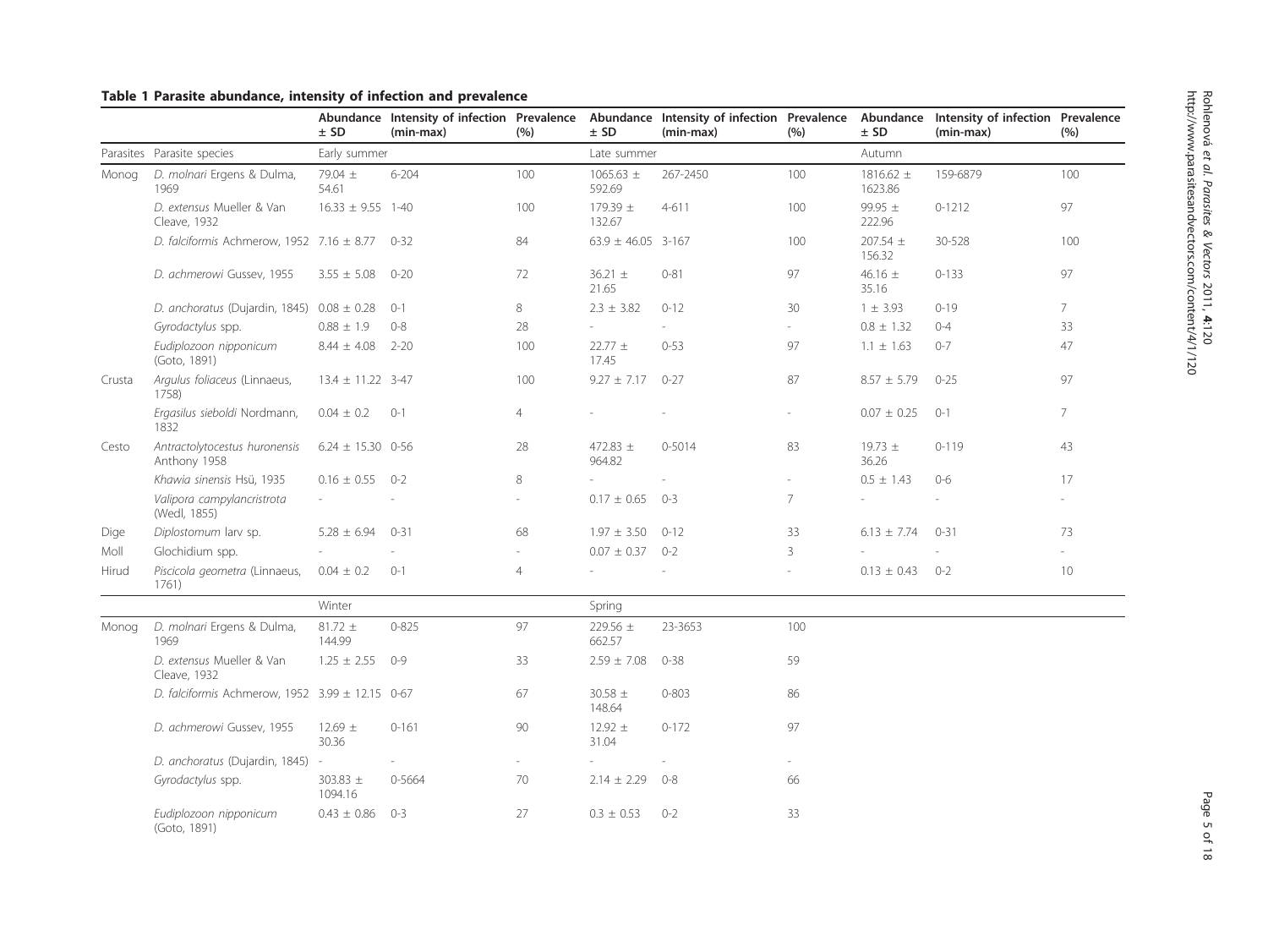# Table <sup>1</sup> Parasite abundance, intensity of infection and prevalence (Continued)

| Crusta | Argulus foliaceus (Linnaeus,<br>1758)         | $\overline{\phantom{a}}$ | $\overline{\phantom{a}}$ | $\overline{\phantom{a}}$ | $0.03 \pm 0.19$          | $() - 1$                 |                          |
|--------|-----------------------------------------------|--------------------------|--------------------------|--------------------------|--------------------------|--------------------------|--------------------------|
|        | Ergasilus sieboldi Nordmann,<br>1832          | $0.03 \pm 0.18$          | $O-1$                    | 3                        | $\overline{\phantom{a}}$ | $\overline{\phantom{a}}$ | $\overline{\phantom{a}}$ |
| Cesto  | Antractolytocestus huronensis<br>Anthony 1958 | $\overline{\phantom{a}}$ | $\overline{\phantom{a}}$ | $\overline{\phantom{a}}$ |                          |                          | $\overline{\phantom{a}}$ |
|        | Khawia sinensis Hsü, 1935                     | $1.37 \pm 3.52$          | $0 - 15$                 | 20                       | $0.62 \pm 1.40$          | 0-6                      | 24                       |
|        | Valipora campylancristrota<br>(Wedl, 1855)    | $0.03 \pm 0.18$          | $O-1$                    | 3                        | $\sim$                   | $\overline{\phantom{a}}$ | $\overline{\phantom{a}}$ |
| Dige   | Diplostomum lary sp.                          | $3.7 \pm 4.02$           | $0 - 16$                 | 80                       | $4.05 \pm 3.43$          | $0 - 14$                 | 86                       |
| Moll   | Glochidium spp.                               | $\sim$                   | $\sim$                   | $\overline{\phantom{a}}$ |                          | $\sim$                   | $\sim$                   |
| Hirud  | Piscicola geometra (Linnaeus,<br>1761)        | $0.03 \pm 0.18$          | 0-1                      | 3                        | $\overline{\phantom{a}}$ | $\overline{\phantom{a}}$ | $\overline{\phantom{a}}$ |

Parasite abundance (mean with standard deviation), intensity of infection (minimum and maximum values) and prevalence for each metazoan parasite species found on common carp collected within each sampled period. Monogenea (Monog), Crustacea (Crusta), Cestoda (Cesto), Digenea (Dige), Mollusca (Moll), and Hirudinea (Hirud).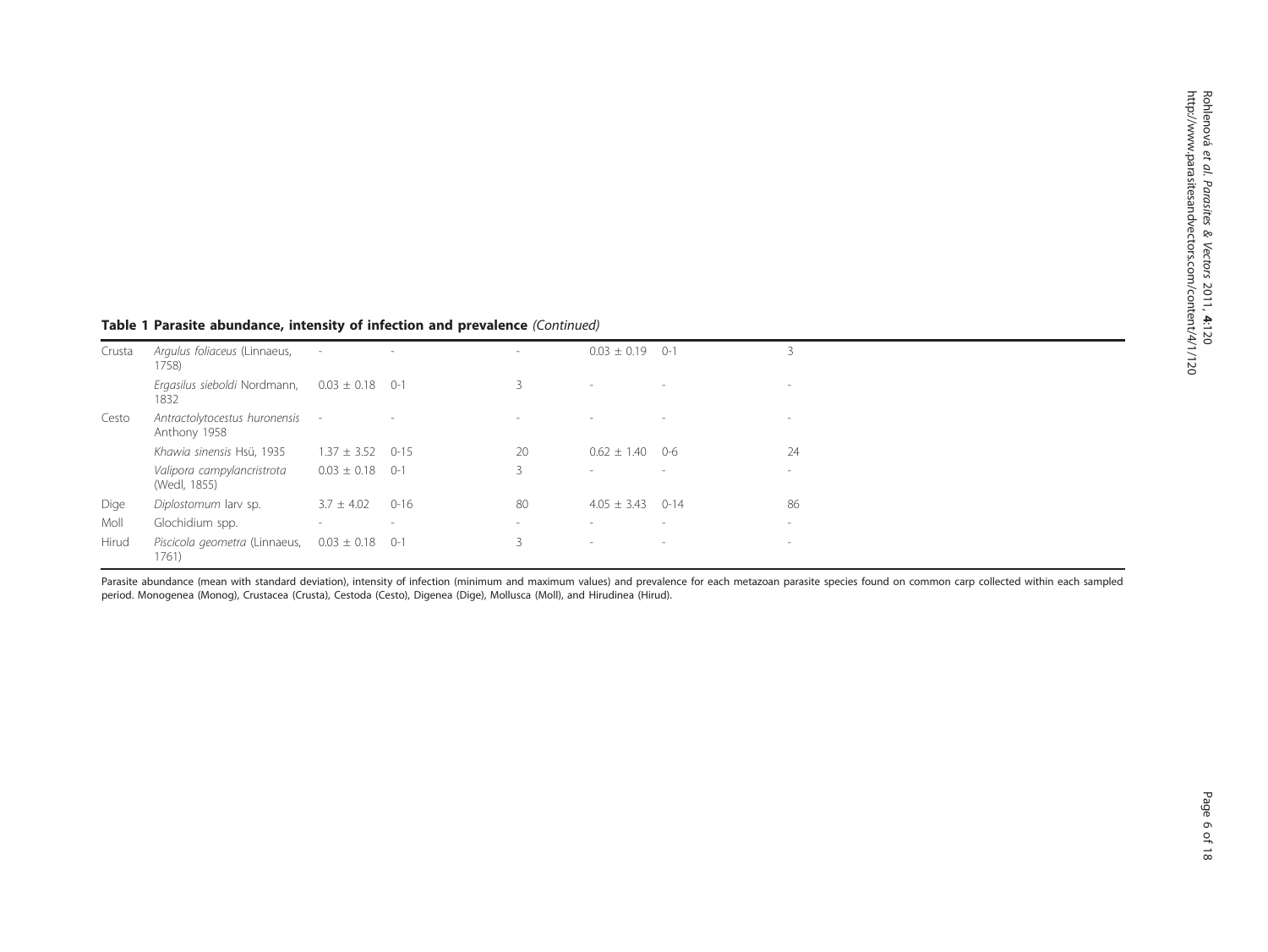<span id="page-6-0"></span>and Hirudinea, and endoparasitic Cestoda and Digenea. No Nematoda or Acanthocephala were observed. Monogenea was the species' richest and most numerous group (almost 90% of total parasite abundance) and included Eudiplozoon nipponicum, five Dactylogyrus species (four of them present in all sampling periods) and viviparous Gyrodactylus species. In addition, three species of Cestoda, two species of Crustacea, one species of Hirudinea and one species of Digenea were found. The larval stages of Mollusca were undetermined. Following the variability in abundance among the various metazoan parasites (see Table [1\)](#page-4-0), only the parasite groups with high abundance were included in statistical analyses i.e. Monogenea as the most abundant group, Crustacea and Cestoda characterized by the presence of one dominant species and one or two rare species, and Digenea represented only by larval stages of Diplostomum species. Due to low abundance Hirudinea and Mollusca were not included into statistical analyses.

Using one-way ANOVA, significant effects of sampling period were observed on the abundance of Monogenea (F<sub>4,139</sub> = 66.951, p < 0.0001), Cestoda (F<sub>4, 139</sub> = 44.108, p < 0.0001) and Crustacea ( $F_{4, 139} = 25.707$ , p < 0.0001). A marginal but significant effect of sampling period on the abundance of Digenea was found  $(F_{4, 132})$  $= 2.488$ ,  $p = 0.046$ ). Clear patterns emerge for Monogenea with the highest values of abundance observed in late summer and autumn (Figure 1A) due to peak infection of Dactylogyrus. D. molnari, in particular, reached extremely high abundance. Viviparous Gyrodactylus species were present only in winter (in very high abundance) and spring (Table [1\)](#page-4-0). Abundances in Crustacea



decreased from early summer to spring (Figure 1B) resulting from the seasonal variation of Argulus foliaceus (see Table [1\)](#page-4-0). Cestoda reached highest abundance in late summer (Figure 1C) resulting from the seasonal variation of Antractolytocestus huronensis (see Table [1\)](#page-4-0). Only a slight seasonal variation in abundance of larval Digenea was found (Figure 1D). ANOVA showed a weak significant effect of host sex only on the abundance of Cestoda ( $F_{1, 142} = 4.1041$ ,  $p = 0.045$ ) with higher abundance values recorded in females.

# Seasonal effect on host physiology and immunity and gender differences

All measured variables were influenced by the sampling period: condition factor  $(F_{4, 139} = 11.619, p < 0.0001)$ , GSI ( $F_{4, 137} = 19.927$ ,  $p < 0.0001$ ), HSI ( $F_{4, 139} = 42.483$ ,  $p < 0.0001$ ), haemoglobin concentration ( $F_{4, 150}$  = 30.747, p < 0.0001), SSI ( $F_{4, 139} = 8.630$ , p < 0.0001), leukocyte count (F<sub>4, 150</sub> = 26.741, p < 0.0001), lymphocyte count ( $F_{4, 149} = 7.484$ ,  $p < 0.0001$ ), phagocyte count  $(F_{4, 150} = 17.871, p < 0.0001)$ , respiratory burst  $(F_{4, 150} =$ 14.131, p < 0.0001), IgM concentration ( $F_{4, 149} = 7.484$ ,  $p < 0.0001$ ), activity of complement ( $F_{4, 133} = 29.293$ , p < 0.0001) and concentration of 11-ketotestosterone measured in males ( $F_{4,84} = 4.541$ ,  $p < 0.01$ ).

The highest values of condition factor and HSI were detected in winter and spring (Figure [2A, C](#page-7-0)), whereas GSI reached the highest values in summer and autumn (Figure [2B\)](#page-7-0). The highest values of haemoglobin concentration (Figure [2D](#page-7-0)) and SSI (Figure [3A\)](#page-8-0) were found in early summer. Lymphocyte counts (Figure [3B](#page-8-0)) and total leukocyte counts (not shown) showed similar seasonal variations with high values in autumn and spring and low values in winter. On the other hand, the phagocyte count increased from summer to winter and reached maximum values in spring (Figure [3C\)](#page-8-0). Values of respiratory burst were low in late summer and significantly increased in autumn and the following periods (Figure [3D\)](#page-8-0). The highest IgM concentration level was recorded in early summer and autumn (Figure [3E](#page-8-0)). The concentration level of 11-ketotestosterone in males increased in spring (not shown), whereas complement activity (considered for both males and females) achieved its lowest values in spring (Figure [3F\)](#page-8-0).

The effect of sex on each immune and physiological variable was tested using ANOVA. Significant differences were revealed only for IgM concentration ( $F_{1,152} = 34.265$ , p < 0.0001) with significant higher values in females, and for haemoglobin concentration ( $F_{1, 153} = 24.588$ , p < 0.0001) with significant higher values in males.

# Parasitism versus immunity and physiology: the effect of sampling period

PCA performed on parasites showed that the first three axes accounted for most of the total variability in the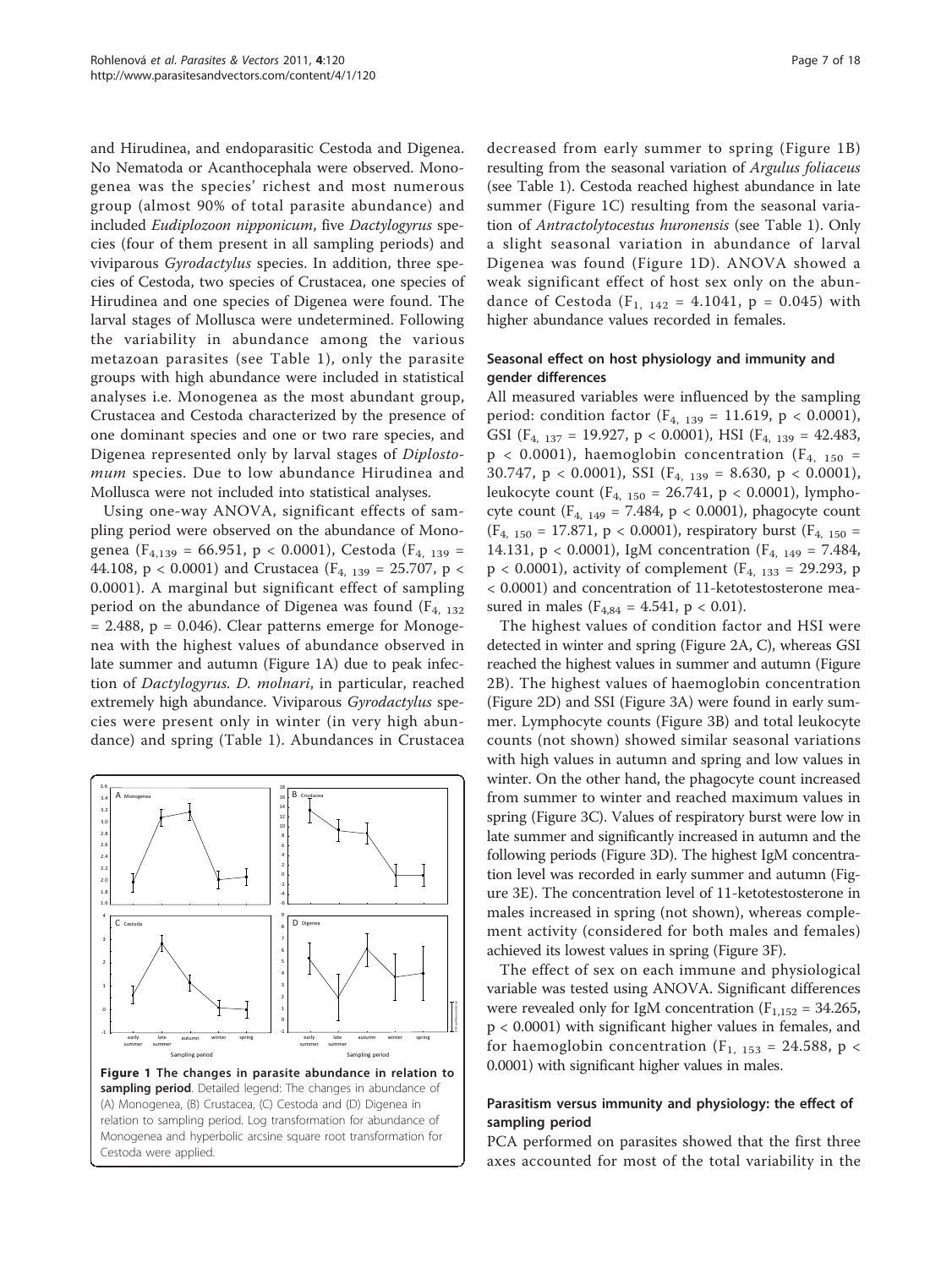<span id="page-7-0"></span>

Figure 2 The changes in physiological variables. Detailed legend: The changes in the following physiological variables (A) condition factor, (B) gonado-somatic index, (C) hepato-somatic index and (D) haemoglobin concentration in relation to sampling period. Log transformation for condition factor, hepato-somatic index and haemoglobin concentration; and hyperbolic arcsine square root transformation for gonado-somatic index were applied.

data set. The first axis explained 42.0%, the second explained 26.3% and the third explained 21.1% of the total variability in the parasitological data set (see Figure [4A](#page-9-0) for the representation using first and second axes). The values of the first three PCs were extracted as a measure of parasitism (PCs 1, 2 and 3 for parasitism). PC1 for parasitism was negatively related to abundance of Monogenea, Cestoda and Crustacea. PC2 for parasitism was positively related to abundance of Digenea and finally, PC3 for parasitism was positively related to abundance of Crustacea and negatively to abundance of Monogenea (Table [2\)](#page-10-0). The PCA on physiology showed that the first three axes accounted for most of the total variability in the physiological data set. The first axis explained 52.9%, the second explained 20.5% and the third axis explained 17.2% of the variability in the data set (see Figure [4B](#page-9-0) for the representation using first and second axes). The values of the first three PCs were extracted as a measure of physiology (PCs 1, 2 and 3 for physiology). PC1 for physiology was negatively related most clearly to LSI and condition and positively to GSI and haemoglobin concentration. PC2 for physiology was negatively related to haemoglobin concentration and condition. PC3 for physiology was positively related to GSI (Table [2\)](#page-10-0). Finally, we performed similar analyses for the immune variables. PCA showed that the first three axes accounted for most of the total variability in the data set, with the first axis explaining 33.1%, the second explaining 22.0% and the third explaining 16.4% of the variability in the data set (see Figure [4C](#page-9-0) for the representation using first and second axes). The values of the first three PCs were extracted as a measure of immunity (PCs 1, 2 and 3 for immunity). PC1 for immunity was most clearly related to leukocyte, lymphocyte and phagocyte counts, and respiratory burst. PC2 for immunity was positively related to phagocyte count, respiratory burst and SSI, but negatively related to lymphocyte count. Finally, PC3 for immunity was indicative of the complement system activity and, IgM level (Table [2](#page-10-0)).

Sampling period was significantly correlated with PC1 and PC3 for parasitism, PC1 for physiology and PC1 and PC2 for immunity ( $p < 0.001$ ). The seasonal variation of parasitism, immunity and physiology using PC1 is shown in Figure [4D-F\)](#page-9-0). After correcting for sampling period (Table [3\)](#page-11-0), the significant negative correlation between PC1 for parasitism and two PCs for physiology as well as between PC3 for parasitism and PC2 for physiology were found. Moreover, PC1 for parasitism with PC2 for immunity and PC2 for parasitism with PC1 for immunity were significantly positively correlated. Finally, PC2 for immunity was significantly negatively correlated with PC1 and PC2 for physiology, but PC3 for immunity was significantly positively correlated with PC2 and PC3 for physiology.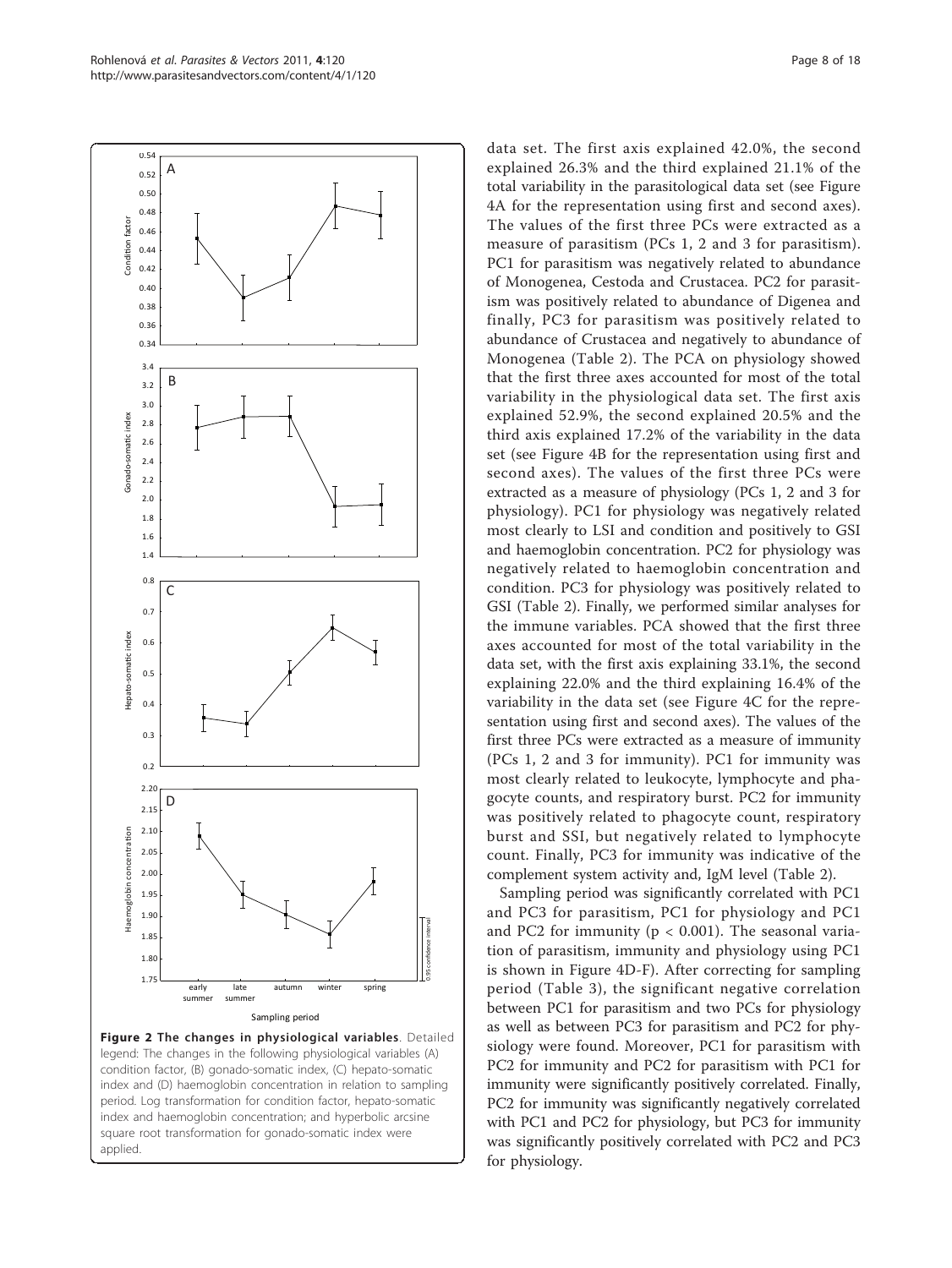<span id="page-8-0"></span>

complement activity; and square root transformation for respiratory burst were applied.

# The different parasite life strategies: a link with host physiology and immunology

GLM analyses on the abundance of different parasite groups (representing parasites with different life strategies) as a function of immune and physiological variables and taking into account sampling periods were

performed (Table [4](#page-11-0)). Except for the case of Digenea, the abundance of all other analyzed parasite groups (i.e. Monogenea, Cestoda and Crustacea) was found to be significantly dependent on sampling period. Moreover, significant relationships between the abundance of Monogenea and two physiological variables, i.e.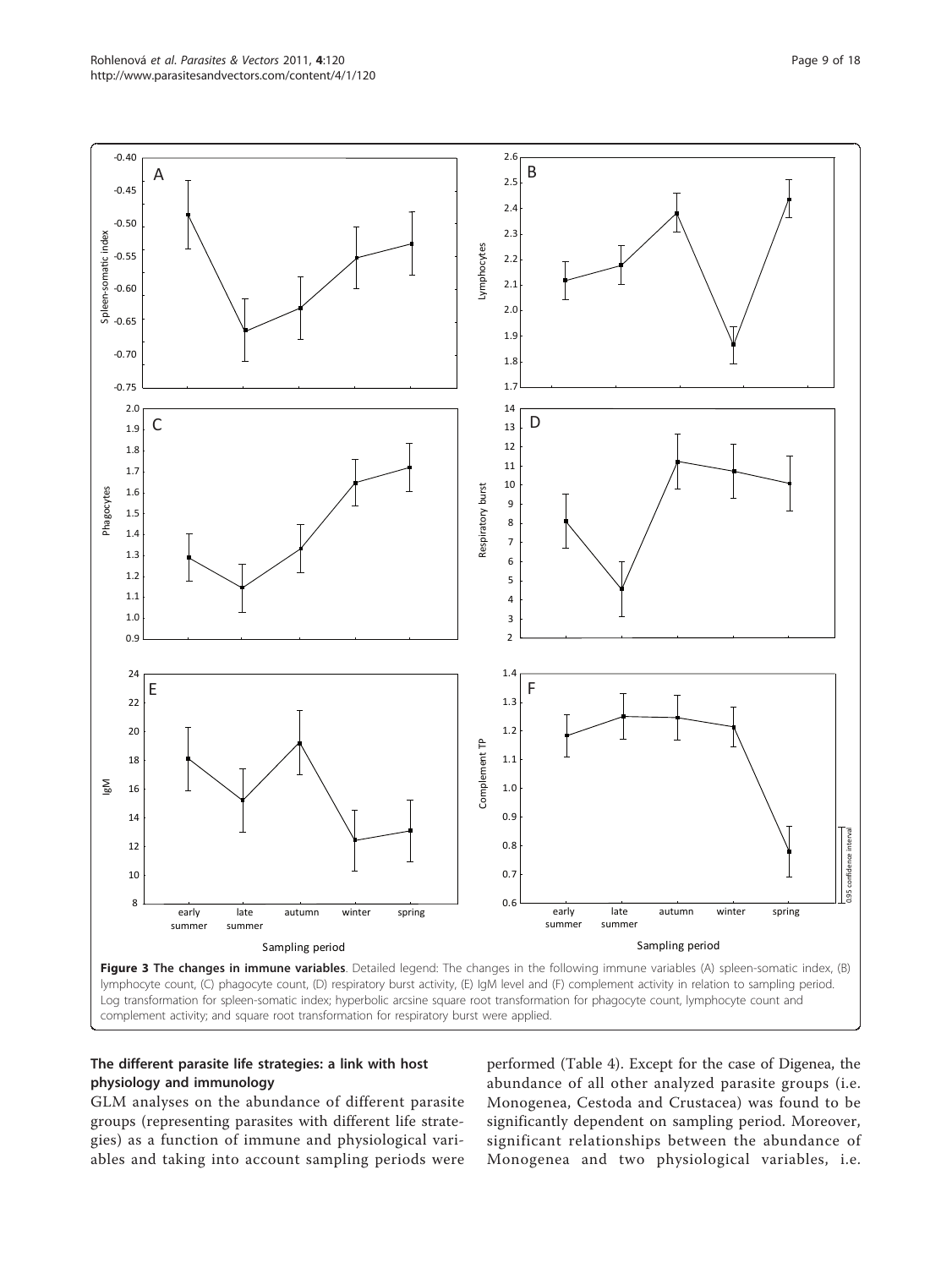<span id="page-9-0"></span>

Figure 4 PCA on parasitism, physiology and immunity in common carp. Detailed legend: Principal component analyses on (A) parasitism including abundance of Monogenea (MONOG), Crustacea (CRUSTA), Cestoda (CESTO), and Digenea (DIGE), (B) physiological variables including condition factor (K), gonado-somatic index (GSI), hepato-somatic index (HSI), haemoglobin concentration (Hb), and (C) immune variables including spleen-somatic index (SSI), leukocyte (Leu), lymphocyte (Lym) and phagocyte count (Phag), respiratory burst (RB), IgM concentration (IgM) and complement activity (Comp). The changes of (D) index of parasitism (using PC1 of parasitism), (E) index of physiology (using PC1 of physiology) and (F) index of immunity (using PC1 of immunity) in relation to sampling periods are shown.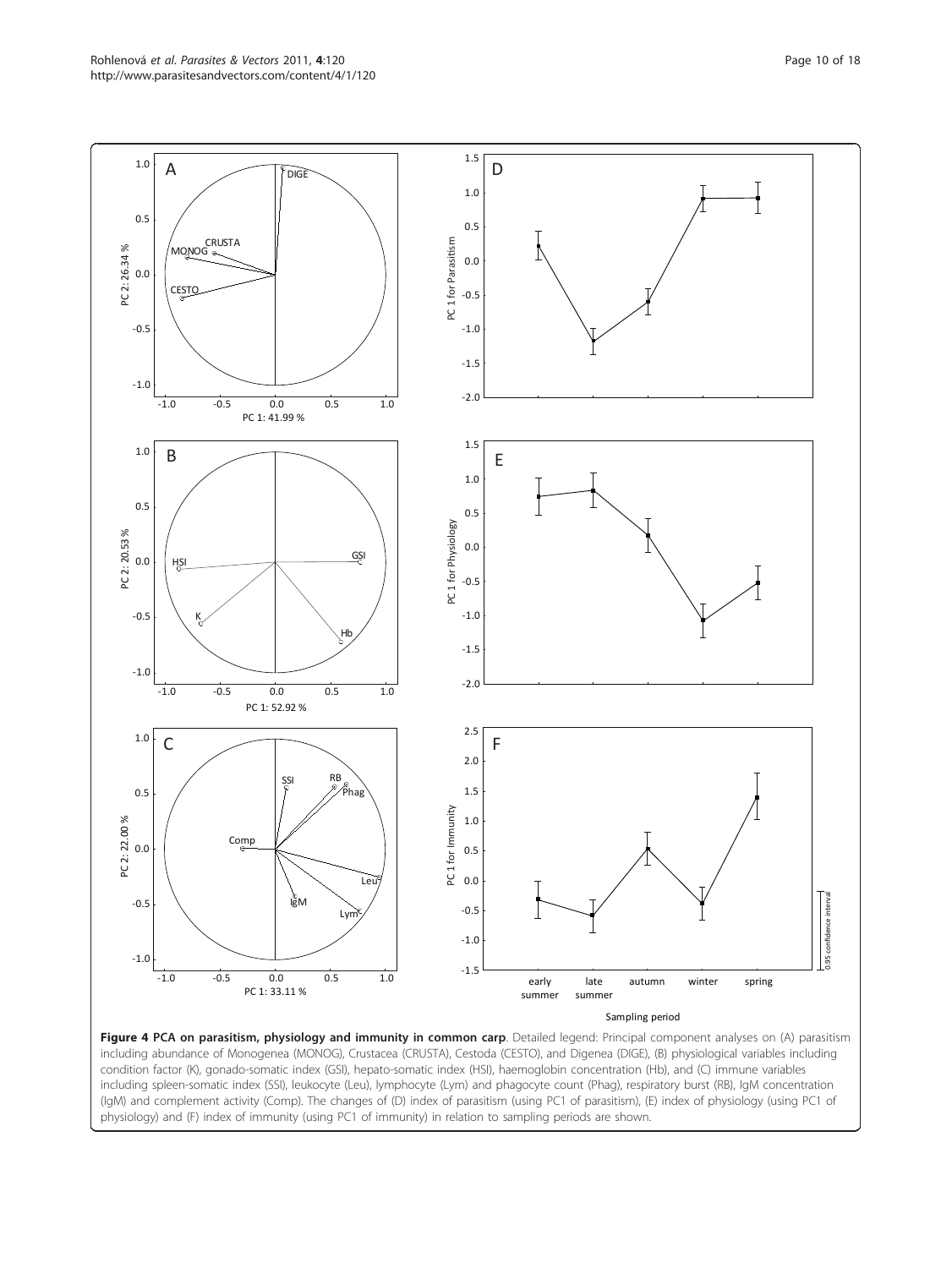<span id="page-10-0"></span>Table 2 Component scores of the three principal components of host physiology, host immunity and parasitism

| Physiology                | PC <sub>1</sub> | PC <sub>2</sub> | PC <sub>3</sub> |
|---------------------------|-----------------|-----------------|-----------------|
| K                         | $-0.67$         | $-0.55$         | 0.46            |
| <b>GSI</b>                | 0.75            | 0.00            | 0.60            |
| LSI                       | $-0.87$         | $-0.07$         | $-0.07$         |
| Haemoglobin               | 0.60            | $-0.72$         | $-0.34$         |
| Cumulative $R^2$          | 52.92           | 73.45           | 90.62           |
| Immunity                  | PC1             | PC <sub>2</sub> | PC <sub>3</sub> |
| SSI                       | 0.10            | 0.56            | $-0.11$         |
| Leukocyte count           | 0.94            | $-0.25$         | $-0.04$         |
| Respiratory burst         | 0.54            | 0.57            | 0.41            |
| Complement                | $-0.30$         | 0.01            | 0.76            |
| IgM concentration         | 0.18            | $-0.43$         | 0.61            |
| Lymphocyte count          | 0.77            | $-0.56$         | $-0.10$         |
| Phagocyte count           | 0.65            | 0.59            | 0.03            |
| Cumulative R <sup>2</sup> | 33.11           | 55.11           | 71.52           |
| Parasitism                | PC1             | PC <sub>2</sub> | PC3             |
| Monogenea                 | $-0.80$         | 0.16            | $-0.40$         |
| Crustacea                 | $-0.56$         | 0.20            | 0.80            |
| Cestoda                   | $-0.85$         | $-0.21$         | $-0.16$         |
| Digenea                   | 0.07            | 0.97            | $-0.13$         |
| Cumulative $R^2$          | 41.99           | 68.33           | 89.45           |

The most important parameters contributing to the principal components are shown in bold.

condition factor and haemoglobin concentration, were found. The abundance of Cestoda was significantly related to phagocyte count and respiratory burst when taking into account the effects of sampling period and sex (both effects were included in GLM following the results of one-way ANOVA). GLM analyses showed a significant partial relationship between the abundance of Digenea and SSI, although the model was not significant (see Table [4\)](#page-11-0).

#### Associations between host immunity and physiology

Using GLM analyses, associations between host immunity (i.e. SSI, phagocyte count, respiratory burst, complement activity and IgM concentration) and physiology (condition factor, GSI, HSI and haemoglobin) taking into account the effect of sampling period or, alternatively, the effects of both sampling period and sex, were analyzed. All variables of immunity and physiology, except 11-ketotestosterone concentration, appeared statistically dependent on sampling period (Table [5](#page-12-0)). Significant relationships between condition factor, GSI and HSI were found when taking into account the sampling period. Haemoglobin concentration was related to GSI and affected by both sampling period and sex. In addition, 11-ketotestosterone concentration measured in males was significantly related to gonad weight (measured by GSI) and linked to host immunity measured by respiratory burst and complement activity, which suggests a potential trade-off between immunity and reproduction. The reversed patterns of seasonal changes for 11-KT (not shown) and complement activity (Figure [3F\)](#page-8-0) levels were revealed. Phagocyte counts were related only to respiratory burst (a measure of phagocyte activity). However, no relationships among the different measures of immunity or between immunity and physiology were found when taking into account the sampling period ( $p > 0.05$ ).

The last analysis was restricted to the spring season and to males as the level of 11-ketotestosterone was only significantly higher in this period (following the results of ANOVA). A significant negative relationship between 11-ketotestosterone and the level of total complement pathway was found ( $N = 12$ ,  $b = -0.78$ ,  $p >$ 0.01) suggesting the potential immunosuppression by steroid hormones (Figure [5\)](#page-13-0). There were no significant relationships for any other immune variables in the spring period ( $p > 0.05$ ).

# **Discussion**

# The relationship between abiotic environment and parasite infection

Changes in parasite abundance in relation to their lifecycle have been generally considered to be influenced by both host environment and host physiology [[2,](#page-15-0)[73](#page-16-0)]. Differences in the seasonal dynamic of abundance changes among different parasite groups are then predetermined by parasite life-strategies. Moreover, both the presence and efficiency of intermediate hosts play an important role in the transmission of endoparasites (e.g. [\[74](#page-17-0)]). In our study, we confirmed that seasonality influence the abundance of Monogenea, Crustacea and Cestoda. Change in water temperature (one of the principal cues of seasonality) is commonly regarded as one of the most important factors determining the presence and abundance of Monogenea [[1](#page-15-0)]. We observed a different seasonal pattern of the abundance changes in oviparous gill parasites of Dactylogyrus and Eudiplozoon (with maximum abundance observed in summer) compared to viviparous Gyrodactylus species (with maximum abundance in winter). Dactylogyrus species were the most abundant parasites. The general trend associated with their life-cycle (direct-transmitted ectoparasites) is that any increase in temperature leads to an increase of their population densities [\[75](#page-17-0)]. Our results demonstrating the high abundance of all Dactylogyrus species of common carp in summer confirmed that water temperature is the main factor determining the high abundance of all Dactylogyrus species of common carp.

Adult stages of Atractolytocestus huronensis represented the dominant cestode species of common carp in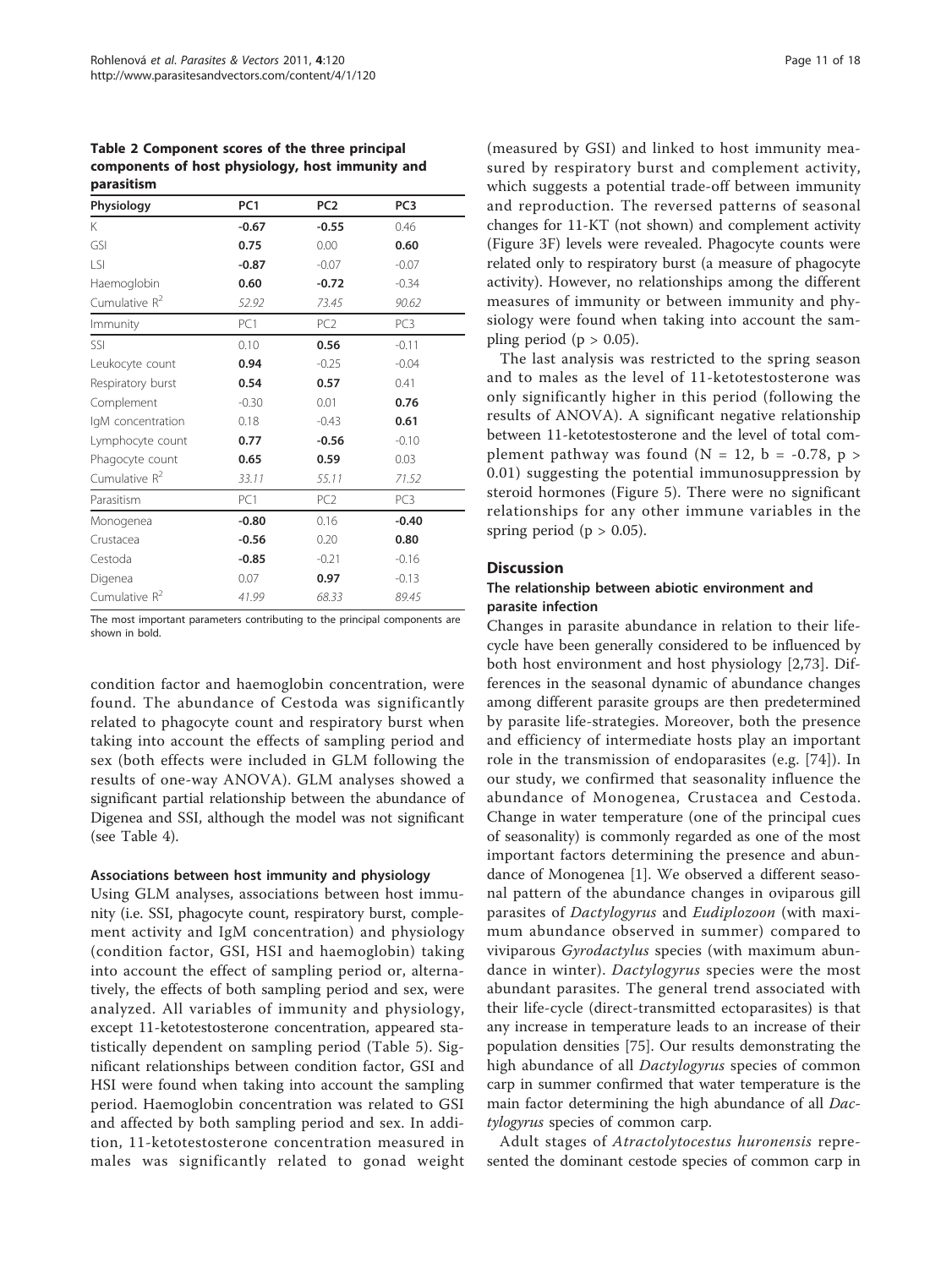|                                   | PC1 for<br>Parasitism | PC <sub>2</sub> for<br>Parasitism | PC3 for<br>Parasitism | PC1 for<br>Physiology | PC <sub>2</sub> for<br>Physiology | PC3 for<br>Physiology | PC1 for<br><b>Immunity</b> | PC2 for<br>Immunity |
|-----------------------------------|-----------------------|-----------------------------------|-----------------------|-----------------------|-----------------------------------|-----------------------|----------------------------|---------------------|
| PC1 for<br>Parasitism             |                       |                                   |                       |                       |                                   |                       |                            |                     |
| PC <sub>2</sub> for<br>Parasitism | 0.039                 |                                   |                       |                       |                                   |                       |                            |                     |
| PC3 for<br>Parasitism             | 0.221                 | $-0.070$                          |                       |                       |                                   |                       |                            |                     |
| PC1 for<br>Physiology             | $-0.300$              | 0.058                             | $-0.138$              |                       |                                   |                       |                            |                     |
| PC <sub>2</sub> for<br>Physiology | $-0.464$              | 0.145                             | $-0.333$              | 0.121                 | 1                                 |                       |                            |                     |
| PC3 for<br>Physiology             | $-0.108$              | $-0.043$                          | $-0.026$              | $-0.078$              | $-0.011$                          |                       |                            |                     |
| PC1 for<br>Immunity               | $-0.045$              | 0.187                             | 0.067                 | 0.065                 | $-0.177$                          | 0.075                 |                            |                     |
| PC <sub>2</sub> for<br>Immunity   | 0.485                 | 0.014                             | 0.152                 | $-0.283$              | $-0.194$                          | $-0.101$              | $-0.137$                   |                     |
| PC3 for<br>Immunity               | $-0.105$              | 0.095                             | $-0.060$              | $-0.099$              | 0.235                             | 0.385                 | 0.148                      | 0.026               |

<span id="page-11-0"></span>

|  |  |  | Table 3 Partial correlations controlling for sampling period |  |  |  |  |
|--|--|--|--------------------------------------------------------------|--|--|--|--|
|--|--|--|--------------------------------------------------------------|--|--|--|--|

Statistical significant correlations ( $p < 0.05$ ) are shown in bold.

this study. The abundance of cestode infection can be connected with the temporal presence of intermediate hosts. The highest cestode abundance was recorded in late summer. Similar seasonal changes in the abundance of A. huronensis were previously reported for German pond-farmed carp [\[76\]](#page-17-0). Moreover, this cestode species was the only parasite affected weakly by host sex. Reimchen and Nosil [[77](#page-17-0)], who monitored the level of parasitism in a population of threespined stickleback (Gasterosteus aculeatus), showed that females were more likely to be parasitized by the cestode Schistocephalus solidus (Cestoda) and suggested that this sexbiased infection could be connected with a dietary niche variation, which may result in differential exposure to infected intermediate hosts.

Digeneans parasitizing common carp were represented mainly by the larval stage (metacercaria) of Diplostomum species, which live in the eyes of this second intermediate fish host. This ubiquitous parasite causes cataracts, reduces fish vision, and may even induce total blindness [[78\]](#page-17-0). A marginal effect of seasonality on the abundance of this species was observed. The highest abundance values were found in early summer and autumn. Similar findings have been documented in several studies (e.g. [[79,80](#page-17-0)]), and Burrough [[81](#page-17-0)] suggested that the first peak of infection (early summer) may probably come from the snails that survived through the winter. A second peak of infection may occur in autumn from snails that hatched during the spring period.

Crustacea were represented by an abundant species, Argulus foliaceus, which is considered to be an obligate branchiuran ectoparasite infecting many freshwater fish species. Some *Argulus* species are able to tolerate a wide range of water temperatures (e.g. [\[82\]](#page-17-0)). Argulus foliaceus, a common species in Europe, is known to reach high abundance on their hosts during late summer and early autumn (e.g. [\[83](#page-17-0),[84\]](#page-17-0)), which was also found here. However, no infection was observed in winter. Hakalahti and Valtonen [\[85](#page-17-0)] showed a low abundance of Argulus coregoni in fish during winter suggesting that this

|                    |                       |          |    |        |       | --                  |  |
|--------------------|-----------------------|----------|----|--------|-------|---------------------|--|
| Dependent variable | Independent variables | SS       | Df |        | p     | Total $F(p)$        |  |
| Monogenea          | Condition factor      | 1.653    |    | 11.144 | 0.001 |                     |  |
|                    | Haemoglobin           | 0.588    |    | 3.966  | 0.049 |                     |  |
|                    | Sampling              | 13.619   | 4  | 22.958 | 0.000 | $22.209 \le 0.0001$ |  |
| Crustacea          | Sampling              | 1248.215 | 4  | 7.114  | 0.000 | 5.826 (< 0.0001)    |  |
| Cestoda            | Respiratory burst     | 5.357    |    | 5.639  | 0.019 |                     |  |
|                    | Phagocytes            | 7.865    |    | 8.278  | 0.005 |                     |  |
|                    | Sampling              | 56.846   | 4  | 14.958 | 0.000 | 8.841 (< 0.0001)    |  |
| Digenea            | SSI                   | 174.815  |    | 5.648  | 0.019 | (0.074) 683.        |  |
|                    |                       |          |    |        |       |                     |  |

GLM analyses on the relationship between parasite abundance and immune or physiological variables, taking into account sampling period.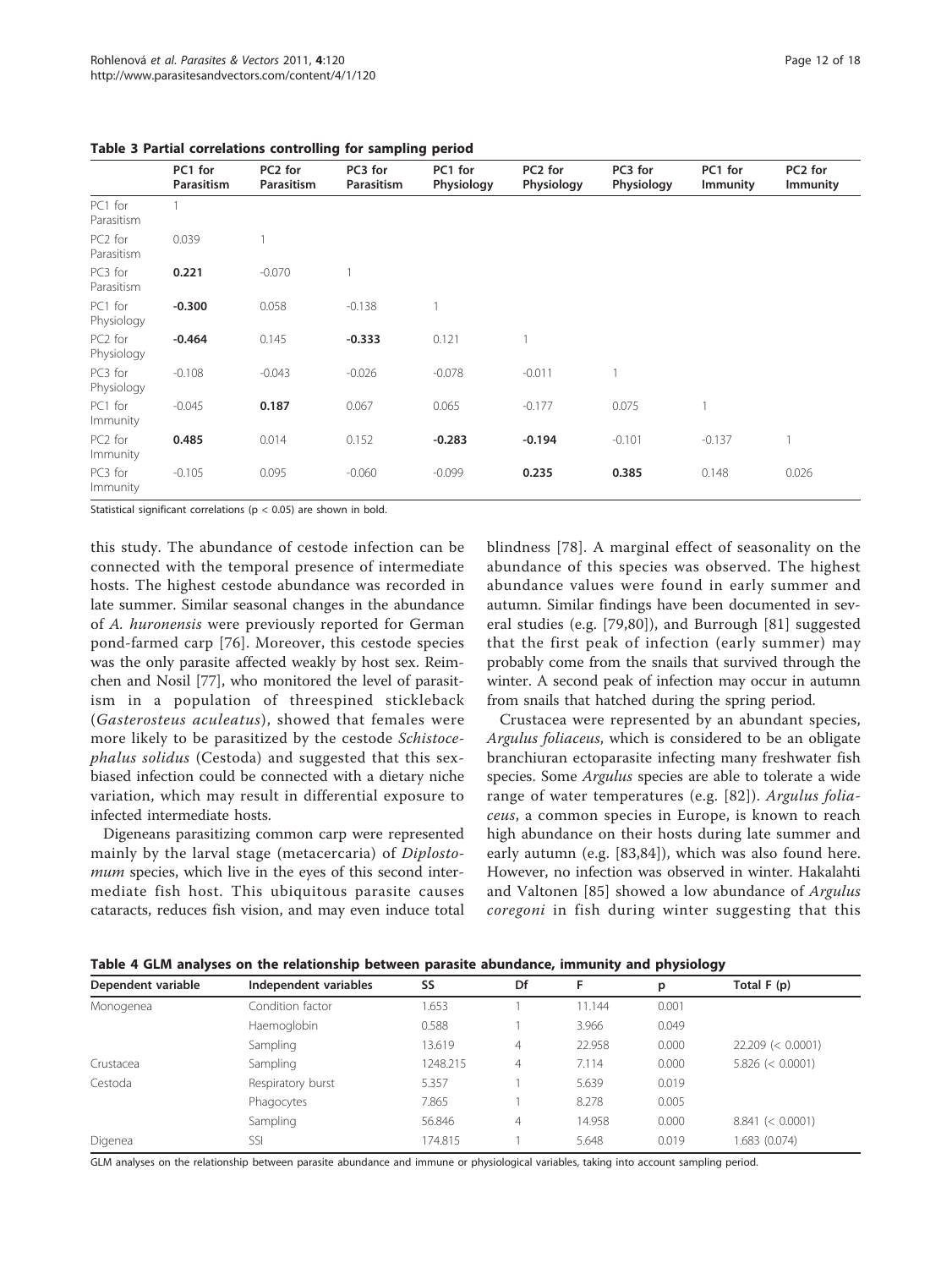| Dependent variable  | Independent variables | SS       | Df | F      | p     | Total F (p)         |
|---------------------|-----------------------|----------|----|--------|-------|---------------------|
| Condition factor    | GSI                   | 0.018    | 1  | 4.628  | 0.034 |                     |
|                     | <b>HSI</b>            | 0.059    |    | 15.24  | 0.000 |                     |
|                     | Haemoglobin           | 0.019    | 1  | 5.039  | 0.027 |                     |
|                     | Sampling              | 0.131    | 4  | 8.505  | 0.000 | 6.629 (< 0.0001)    |
| GSI                 | Condition factor      | 1.275    |    | 4.628  | 0.034 |                     |
|                     | <b>HSI</b>            | 3.948    |    | 14.329 | 0.000 |                     |
|                     | Haemoglobin           | 2.321    |    | 8.423  | 0.004 |                     |
|                     | lgM                   | 4.237    |    | 15.378 | 0.000 |                     |
|                     | Sampling              | 5.853    | 4  | 5.311  | 0.001 | $11.34 \leq 0.0001$ |
| <b>HSI</b>          | Condition factor      | 0.152    |    | 15.24  | 0.000 |                     |
|                     | GSI                   | 0.143    |    | 14.329 | 0.000 |                     |
|                     | Sampling              | 0.514    | 4  | 12.916 | 0.000 | 20.054 (< 0.001)    |
| Haemoglobin         | GSI                   | 0.043    | 1  | 7.681  | 0.007 |                     |
|                     | Sampling              | 0.351    | 4  | 15.763 | 0.000 |                     |
|                     | Sex                   | 0.129    |    | 23.191 | 0.000 | 11.384 (< 0.001)    |
| SSI                 | Sampling              | 0.44     | 4  | 6.446  | 0.000 | 3.691 (0.0001)      |
| Phagocytes          | Respiratory burst     | 2.924    |    | 35.009 | 0.000 |                     |
|                     | Sampling              | 1.871    | 4  | 5.602  | 0.000 | 10.771 (< 0.0001)   |
| Respiratory burst   | Phagocytes            | 402.309  |    | 35.009 | 0.000 |                     |
|                     | Sampling              | 242.144  | 4  | 5.268  | 0.001 | 9.922 (< 0.0001)    |
| IgM concentration   | Sampling              | 378.458  | 4  | 4.372  | 0.003 |                     |
|                     | Sex                   | 504.633  |    | 23.316 | 0.000 |                     |
|                     | Sampling_Sex          | 597.857  | 4  | 6.906  | 0.000 | 7.773 (< 0.0001)    |
| Complement          | Sampling              | 1.972    | 4  | 19.414 | 0.000 | 9.189 (< 0.0001)    |
| 11-ketotestosterone | GSI                   | 6586.91  | 1  | 25.556 | 0.000 |                     |
|                     | Respiratory burst     | 1791.337 | 1  | 6.95   | 0.011 |                     |
|                     | Complement            | 3611.305 |    | 14.011 | 0.000 | 6.524 (< 0.0001)    |

<span id="page-12-0"></span>Table 5 GLM analyses on the relationship between host immunity and physiology

GLM analyses on the relationship between immune and physiological parameters, taking into account sampling period and sex effect.

species can survive winter due to overwintering egg stages laid in autumn.

#### The link between host immunity and physiology

We hypothesized that fish investing more in immunity should show less investment in other physiological functions. Moreover, we also hypothesized that seasonality acts as an important factor determining the levels of fish physiology and immunological activity. Using PCA, we revealed that one PC for physiology and two PCs for immunity (from three PCs analyzed) were correlated with seasonality suggesting that the majority of measured variables are under seasonal changes. The different PCs for immunity and physiology were correlated with different variables (mainly when comparing PC1 and 2 to PC3). This fact together with the significant correlations between PCs of immunity and physiology may suggest the potential relationships between different immunity and physiology variables.

We conducted analyses among selected measures of host status related to condition and reproduction and of immunity taking into account the sampling period. Fish store energy in muscle tissues or in the liver (glycogen) during periods of high food and energy intake [[86\]](#page-17-0). Therefore, both condition factor and the relative size of liver (HSI) are recommended as an indirect indicator of energy status [[86\]](#page-17-0). The gonado-somatic index (GSI) represents an accurate assessment of reproductive maturity. Negative relationships were found between fish energy status (measured either by the condition factor or HSI) and GSI, suggesting the existence of a tradeoff, with a decreasing fish condition in the period of gonad formation and reproduction. A significant relationship was also observed between haemoglobin concentration and GSI. The seasonal variation in haemoglobin concentration is potentially related to variation in water temperature and variation in water oxygen concentration. Fish adapt via increases in total haemoglobin concentration or by other mechanisms such as changes in red cell nucleoside triphosphate concentration [[87,88\]](#page-17-0). The spawning process may affect haematological parameters [[89\]](#page-17-0), which may explain the observed relationship between haemoglobin concentration and GSI. Moreover, the concentration of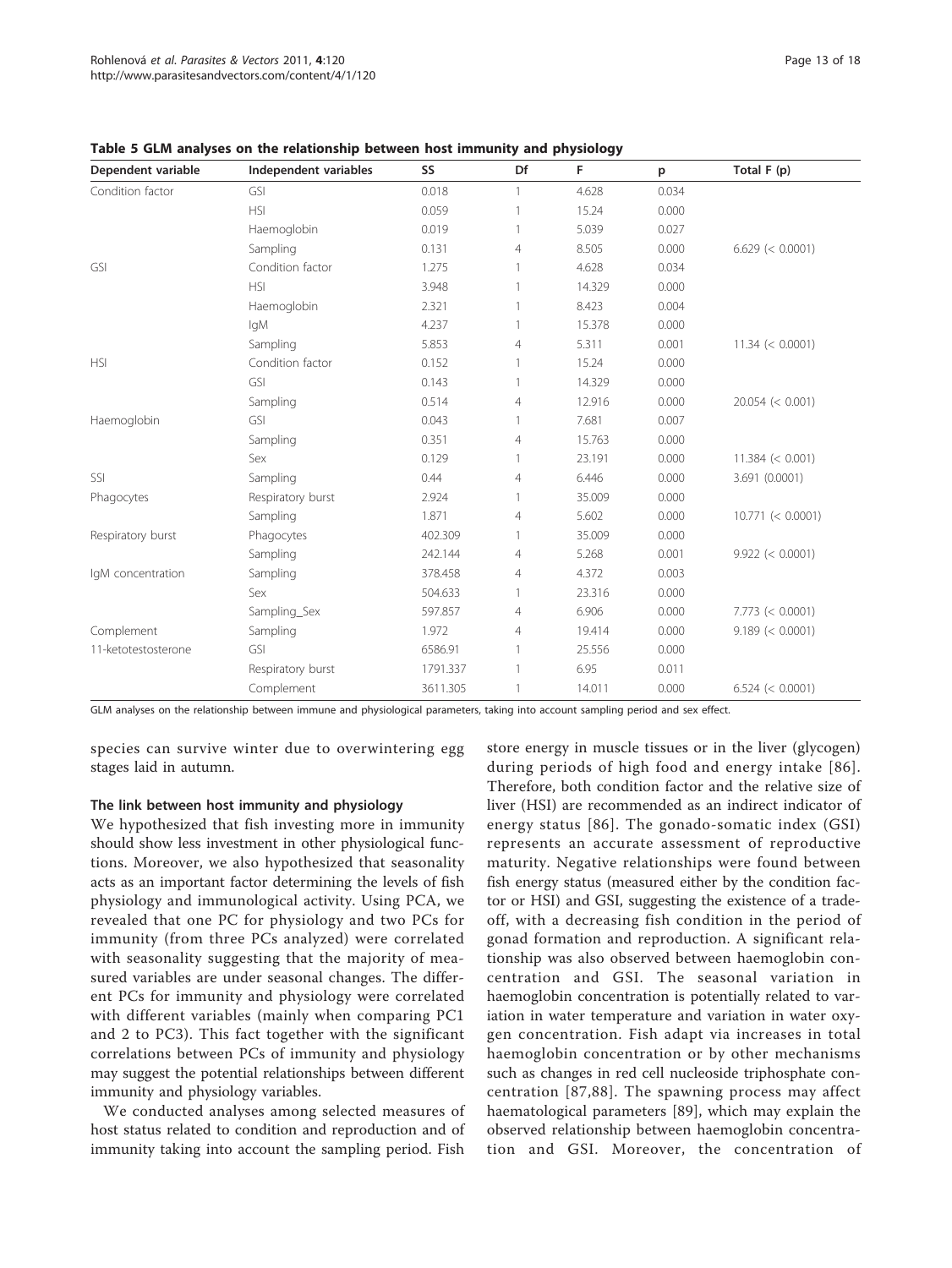<span id="page-13-0"></span>

haemoglobin was the single physiological parameter that differs between females and males, which has already been observed in other fish species [[51\]](#page-16-0).

Although significant relationships were found between PCs of physiology and immunity suggesting the potential trade-off associations between physiology and phagocyte activity or SSI (using PC2 for immunity and PCs 1 and 2 for physiology) and between physiology and complement activity or IgM (using PC3 for immunity and PCs 2 and 3 for physiology), no associations between individual immune variables and physiological variables were found using GLM. However, host immunity was strongly dependent on the sampling period, which confirms that seasonality is the driving force of immune variation in fish.

We hypothesized that higher investments in somatic condition could be associated with lower investments in immune defence. Although, our analyses revealed no significant relationship between condition factor and spleen size, both these variables showed similar seasonal dynamics. The highest values of SSI were found in early summer followed by decreasing values in late summer. Our findings are not in agreement with previous studies in roach Rutilus rutilus [[90](#page-17-0)] or in Arctic charr, Salveli-nus alpinus [[91](#page-17-0)], where spleen size was shown to decrease in the breeding season.

Concentration levels of IgM were also dependent on the sampling period with low IgM values recorded in winter and spring. Previous studies on IgM concentration showed a decrease in IgM level during the winter period, probably related to water temperature, in rain-bow trout Oncorhynchus mykiss [[46\]](#page-16-0) and goldfish Carassius auratus [\[92](#page-17-0)]. According to Avtalion [\[93\]](#page-17-0) and Stolen et al. [\[94\]](#page-17-0), low water temperature causes a selective suppression of in vitro T cell responses and antibody synthesis. Suzuki et al. [\[95](#page-17-0)] followed the annual changes of IgM in three strains of rainbow trout under constant water temperature and natural day length, and showed that the IgM concentration level varied due to the immunosuppression effect induced by sex hormones. Here, we did not find any clear association between seasonal changes (potentially related to water temperature) and IgM concentration level. The lowest water temperature was recorded in autumn and winter whilst the lowest concentration in IgM level was observed in winter and spring. Moreover, IgM concentration was the only immune variable affected by host sex, with a significantly lower IgM concentration in males. Although, the immunosuppressive effect of testosterone and/or gonad maturation on IgM has already been demonstrated in rainbow trout [[96](#page-17-0)], this effect has not been investigated in common carp before our study. Other hormones like cortisol may also reduce the IgM secretion, as shown in salmonid fish [[97\]](#page-17-0).

The annual fluctuation in complement activity was investigated in gilthead sea bream, Sparus aurata by Hernández et al. [\[7](#page-15-0)]. These authors showed increasing complement activity in warm months probably in relation to higher metabolic activity at higher temperatures in poikilothermic organisms. In this study, the total complement activity decreased in spring but not in winter at the coldest temperature. Seasonal changes (potentially related to water temperature) does not seem to affect the total complement activity and its decrease in spring could be related to reproduction (see below its relationship with 11-ketotestosterone).

Phagocyte counts and phagocyte activity (measured by the respiratory burst) were both affected by seasonality, although these variables were highly correlated. Seasonal variability in phagocyte activity has been investigated in several fish species with inconsistent conclusions. An immunosuppressive effect of water temperature on the innate immune response in catfish Ictalurus punctatus [[11](#page-15-0)] and in tench, Tinca tinca [[98](#page-17-0),[99\]](#page-17-0) has been observed. In accordance with these studies, we recorded low values of respiratory burst in late summer, where water temperature is higher comparing to other period investigated. High values of respiratory burst were recorded from autumn to spring. Phagocyte activity seems not to be suppressed by water temperature in several fish species e.g. rainbow trout under laboratory conditions [[35](#page-16-0)].

11-ketotestosterone is considered to be a major androgen hormone in teleost fish (see review by Borg [\[50\]](#page-16-0)). This hormone influences spermatogenesis and effects the expression of secondary sexual characters and reproductive behavior. It also suppresses several immune functions. Steroid hormones have dualistic functions: they increase the expression of elaborated sexual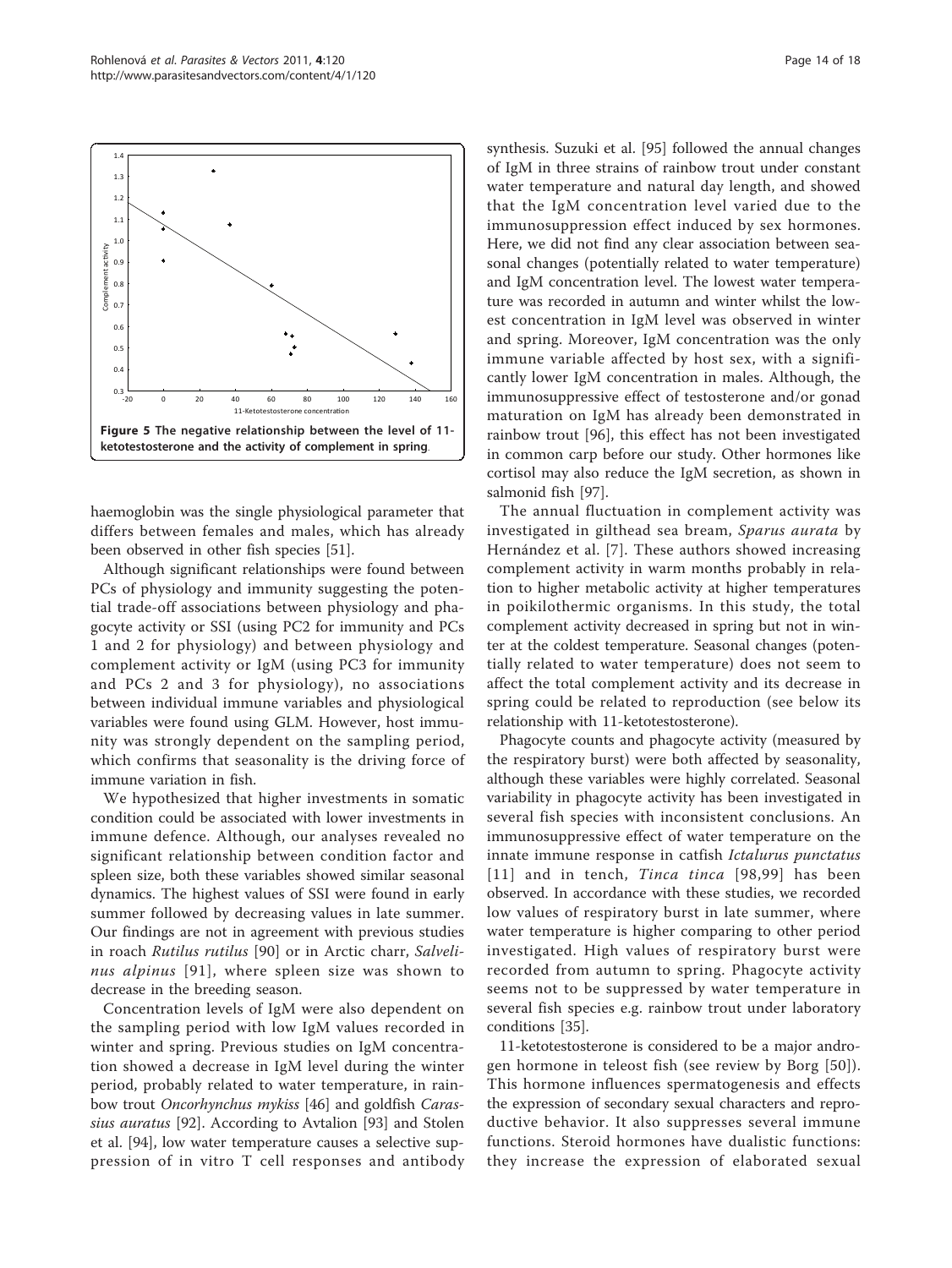ornamentation but decrease the immunocompetence of an individual. This observed mechanism is at the basis of the immune-handicap hypothesis [[28\]](#page-16-0). We found a positive association between gonad size (measured by GSI) and 11-ketotestosterone concentration. Moreover, we found support for the immunosuppressive role of 11-ketotestosterone, with negative relationships observed between the concentration of 11-ketotestosterone and two immune parameters - total complement activity and respiratory burst (taking into account the sampling period). Using linear regression (not included in the results), only complement activity was negatively correlated with concentration of 11-ketotestosterone. A significant immunosuppressive effect of 11 ketotestosterone on complement activity was also found when using only spring data, i.e. where concentrations of 11-ketotestosterone were the highest and correlated with gonad development.

# The role of the season: host immunity and physiology versus total parasite load

One aim of our study was to investigate the potential link between parasitism and host immunity or physiology on two different scales. First, using the computed PCs we showed the significant role of seasonality on each of parasitism, immunity and physiology.

After correcting for sampling period, the negative relationships between parasitism and physiology were found, which suggests that a "good" physiological status reflects a host's ability to escape from parasitism (especially concerning Monogenea, Crustacea and Cestoda). Moreover, parasitism was positively related to immunity, which could indicate that despite of strong effect of seasonality on fish immunity, this system (or at least some immune pathways) is activated by increasing level of parasite infection.

# Parasitism versus host immunity and physiology: effect of season or a real association?

Effects of seasonal variability on the parasite abundance of several parasite groups that differ according to life strategy were observed. A significant relationship between monogeneans, the most abundant ectoparasite group, and the condition of fish was found, taking into account the sampling period. The opposite seasonal patterns in fish condition and in the abundance of monogeneans (Figures [1A](#page-6-0) and [2A](#page-7-0)) suggest that high infection by these parasites should be detrimental to fish.

A negative relationship between haemoglobin concentration and the same parasites was also observed. The presence of *Eudiplozoon nipponicum*, a haematophagous monogenean species with intracellular blood digestion [[100\]](#page-17-0) and a body size 25-60 times higher than the average body size of *Dactylogyrus* and *Gyrodactylus* species, may contribute to the decrease in haemoglobin concentration. Sitja-Bobadilla and Alvarez-Pellitero [[101](#page-17-0)] suggested that even a low intensity of infection by a monogenean species (Sparicotyle chrysophrii) may induce fish anaemia, and activation of fish haematopoesis leading to an increase in immature erythrocytes with lower amounts of haemoglobin.

We found a significant relationship between the abundance of Cestoda and counts of peripheral blood phagocytes. Moreover, the immunological activity of phagocytes measured by the respiratory burst was also found to be associated with cestode infection (taking into account the sampling period). The abundance of cestodes (A. huronensis was the dominant species) was negatively related to both these measures of immunity using linear regression (not shown in the results section). We could hypothesize that, during a period of low parasite infection, phagocytes are present in peripheral blood ready to react quickly to an entering antigen derived from parasites. However, during high parasite infection, the phagocytes and other blood cells colonize the tissues surrounding the attachment organs of A. huronensis [\[102](#page-17-0)]. A low activity of phagocytes, measured by respiratory burst, was also demonstrated in fish experimentally infected by the cestode Schistocephalus solidus [\[103](#page-17-0)] or in gynogenetic form of triploid Carassius auratus infected by metacercaria of Metagonnimus sp. [[104](#page-17-0)]. Other examples demonstrating the depression of oxidative burst and/or the impairment of phagocyte activity induced by parasites are given by Alvarez-Pellitero [[19\]](#page-15-0). In addition, some parasites are able to exploit the host immune reaction in order to improve their attachment to the host tissue. Alvarez-Pellitero [[19](#page-15-0)] documented that attachment of the cestode Cyathocephalus truncatus in the fish pyloric caeca was facilitated by an inflammatory reaction. However, Vainikka et al. [[72](#page-16-0)] observed the positive correlation between parasite loads and the relative proportion of phagocytes in blood of roach (Rutilus rutilus). They also showed that functional characteristics of these cells were positively related to the proportion of dead Rhipidocotyle campanula (Digenea) which may indicate that the chemiluminescence method is a suitable measure to estimate functional immunocompetence in fish.

A significant relationship was observed between the abundance of digeneans and SSI. However, using simple linear regression (not shown in the results section), a positive relationship was found between larval digeneans of Diplostomum species and relative spleen size. Skarstein et al. [[90\]](#page-17-0) suggested that large spleen in fish may reflect the ability to respond to parasite infection or may indicate high immunological activity against already established infection. The associations between spleen size and parasitism by metazoan parasites have been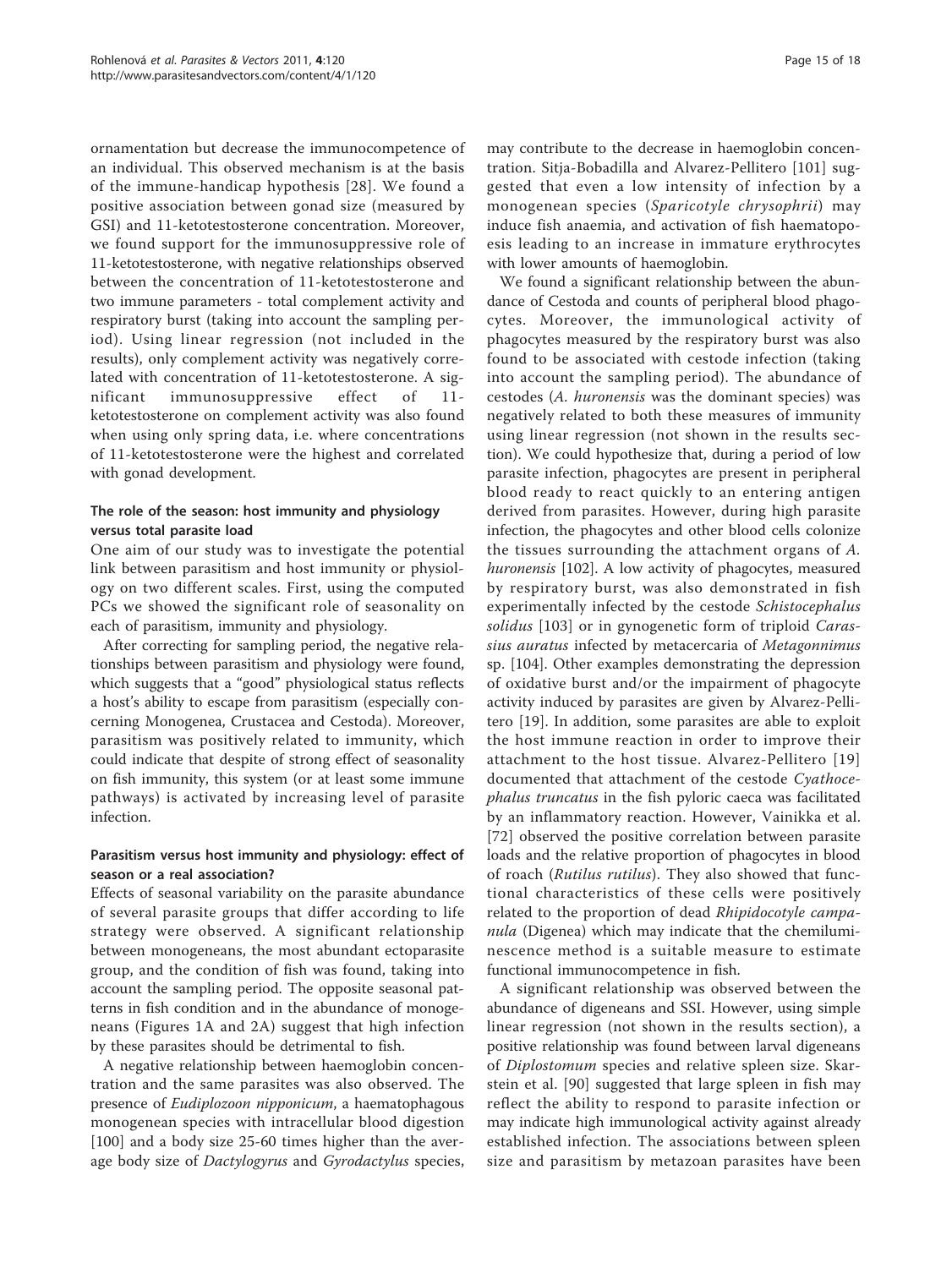<span id="page-15-0"></span>tested in many intraspecific studies (e.g. [[29,59](#page-16-0)]), but a significant relationship is rarely reported [e.g. [[30](#page-16-0),[61\]](#page-16-0)]. Vainikka et al. [[72\]](#page-16-0) did not find any associations between spleen size and parasite counts in roach suggesting that spleen size might not represent the measure of immunocompetence in roach and thus this variable should be interpret with caution in immunoecological studies. Moreover, they suggest that it is difficult to interpret causal relationships when using only correlation study to analyze the associations between immune variables and parasite load and therefore, they propose that the experimental studies are needed.

#### Conclusions

Our study showed that host immunity and physiology, as well as parasite infection, are highly dependent on seasonal variability (i.e. temporal variation) potentially related to the changes of water temperature (one of the principal cues of seasonality), although several other abiotic characteristics of the water environment may play a part. Nevertheless, we confirmed the associations between parasitism and both host physiology and immunity after correction for temporal variability. When considering parasites with different life strategies, and taking into account the effects of seasonality, fish in a worse physiological condition suffer from a higher level of infection by the abundant ectoparasitic monogeneans. The infection by cestodes seems to activate several mechanisms of the immune system and particularly phagocyte activity. Seasonal variability affects host immunity and physiology through energy allocation in a trade-off between important functions, i.e. reproduction and fish condition. However, the measures of host immunity were not found to be in a direct trade-off with the investigated physiological traits or functions, but the immunosuppressive role of 11-ketotestosterone was observed.

#### Acknowledgements and Funding

This study was funded by the Grant Agency of the Czech Republic, project No. 524/07/0188. MF was also supported by the Ministry of Education project MSM6007665809. KR was funded by the Ichthyoparasitology Research Centre of the Ministry of Education, Youth and Sports of the Czech Republic LC 522 and partially by the Rector's Programme in Support of MU Students' Creative Activities. AŠ was supported by the Research Project of Masaryk University (No. MSM0021622416)

#### Author details

<sup>1</sup>Department of Botany and Zoology, Faculty of Science, Masaryk University, Kotlářská 2, 611 37 Brno, Czech Republic. <sup>2</sup>University of Montpellier 2, CNRS-IRD, Institute of Evolutionary Sciences, CC065, 34095, Montpellier, France. <sup>3</sup>Institute of Experimental Biology, Faculty of Science, Masaryk University,

Kotlářská 2, 611 37, Brno, Czech Republic. <sup>4</sup>University of South Bohemia České Budějovice, Research Institute of Fish Culture and Hydrobiology in Vodňany, Zátiší 728/II, 389 25 Czech Republic.

#### Authors' contributions

AŠ designed this study. KR and AŠ drafted the manuscript. SM significantly contributed in drafting the statistical part of manuscript. SM, MF and PH involved in revising for important content and discussing the results. All authors contributed to acquisition of data, data analysis or data interpretation. All authors read and approved the final version of the manuscript.

#### Competing interests

The authors declare that they have no competing interests.

Received: 11 March 2011 Accepted: 27 June 2011 Published: 27 June 2011

#### References

- 1. Koskivaara M, Tellervo EV, Prost M: Seasonal occurrence of gyrodactylid monogeneans on the roach (Rutilus rutilus) and variations between four lakes of differing water quality in Finland. Aqua Fenn 1991, 21:47-55.
- 2. Rohde K, Hayward C, Heap M: [Aspects of the ecology of metazoan](http://www.ncbi.nlm.nih.gov/pubmed/8550295?dopt=Abstract) [ectoparasites of marine fishes.](http://www.ncbi.nlm.nih.gov/pubmed/8550295?dopt=Abstract) Int J Parasitol 1995, 25:945-970.
- 3. Bly JE, Clem LW: Temperature and teleost immune functions. Fish Shellfish Immun 1992, 2:159-171.
- 4. Hutchinson TH, Manning MJ: Seasonal trends in serum lysozyme activity and total protein concentration in dab (Limanda limanda L.) sampled from Lyme Bay, UK. Fish Shellfish Immun 1996, 6:473-482.
- 5. Le Morvan C, Troutaud D, Deschaux P: [Differential effects of temperature](http://www.ncbi.nlm.nih.gov/pubmed/9405298?dopt=Abstract) [on specific and nonspecific immune defences in fish.](http://www.ncbi.nlm.nih.gov/pubmed/9405298?dopt=Abstract) J Exp Biol 1998, 201:165-168.
- 6. Langston AL, Hoare R, Stefansson M, Fitzgerald R, Wergeland H, Mulcahy M: The effect of temperature on non-specific defence parameters of three strains of juvenile Atlantic halibut (Hippoglossus hippoglossus L.). Fish Shellfish Immun 2002, 12:61-76.
- 7. Hernández A, Tort L: Annual variation of complement, lysozyme and haemagglutinin levels in serum of the gilthead sea bream Sparus aurata. Fish Shellfish Immun 2003, 15:479-481.
- 8. Duffy JE, Carlson E, Li Y, Prophete C, Zelikoff JT: [Impact of polychlorinated](http://www.ncbi.nlm.nih.gov/pubmed/12408617?dopt=Abstract) [biphenyls \(PCBs\) on the immune function of fish: age as a variable in](http://www.ncbi.nlm.nih.gov/pubmed/12408617?dopt=Abstract) [determining adverse outcome.](http://www.ncbi.nlm.nih.gov/pubmed/12408617?dopt=Abstract) Mar Environ Res 2002, 54:559-563.
- 9. Carlson E, Zelikoff J: The immune system of fish: a target organ of toxicity Washington DC: Taylor and Francis; 2008.
- 10. Du Pasquier L: Evolution of the Immune System New York: Raven Press; 1993.
- 11. Ainsworth AJ, Dexiang C, Waterstrat PR, Greenway T: Effect of temperature on the immune system of channel catfish (Ictalurus punctatus). I. Leucocyte distribution and phagocyte function in the anterior kidney at 10°C. Comp Biochem Phys A 1991, 100:907-912.
- 12. Ellis AE: [Innate host defense mechanisms of fish against viruses and](http://www.ncbi.nlm.nih.gov/pubmed/11602198?dopt=Abstract) [bacteria.](http://www.ncbi.nlm.nih.gov/pubmed/11602198?dopt=Abstract) Dev Comp Immunol 2001, 25:827-839.
- 13. Magnadóttir B, Jónsdóttir H, Helgason S, Björnsson B, Jørgensen TO, Pilström L: Humoral immune parameters in Atlantic cod (Gadus morhua L.) - II. The effects of size and gender under different environmental conditions. Comp Biochem Phys B 1999, 122:181-188.
- 14. Saha NR, Usami T, Suzuki Y: Seasonal changes in the immune activities of common carp (Cyprinus carpio). Fish Physiol Biochem 2002, 26:379-387.
- 15. Aydogdu A, Altunel FN: Helminth parasites (Plathelminthes) of common carp (Cyprinus carpio L.) in Iznik Lake. B Eur Assoc Fish Pat 2002, 22:343-348.
- 16. Buchmann K, Lindenstrøm T: [Interactions between monogenean parasites](http://www.ncbi.nlm.nih.gov/pubmed/11835971?dopt=Abstract) [and their fish hosts.](http://www.ncbi.nlm.nih.gov/pubmed/11835971?dopt=Abstract) Int J Parasitol 2002, 32:309-319.
- 17. Muñoz G, Grutter AS, Cribb TH: [Structure of the parasite communities of](http://www.ncbi.nlm.nih.gov/pubmed/17436938?dopt=Abstract) [a coral reef fish assemblage \(Labridae\): Testing ecological and](http://www.ncbi.nlm.nih.gov/pubmed/17436938?dopt=Abstract) [phylogenetic host factors.](http://www.ncbi.nlm.nih.gov/pubmed/17436938?dopt=Abstract) J Parasitol 2007, 93:17-30.
- 18. Lamková K, Šimková A, Palíková M, Jurajda P, Lojek A: [Seasonal changes of](http://www.ncbi.nlm.nih.gov/pubmed/17557157?dopt=Abstract) [immunocompetence and parasitism in chub \(](http://www.ncbi.nlm.nih.gov/pubmed/17557157?dopt=Abstract)Leuciscus cephalus), a [freshwater cyprinid fish.](http://www.ncbi.nlm.nih.gov/pubmed/17557157?dopt=Abstract) Parasitol Res 2007, 101:775-789.
- 19. Alvarez-Pellitero P: Fish immunity and parasite infections: from innate immunity to immunoprophylactic prospects. Vet Immunol Immunop 2008, 126:171-198.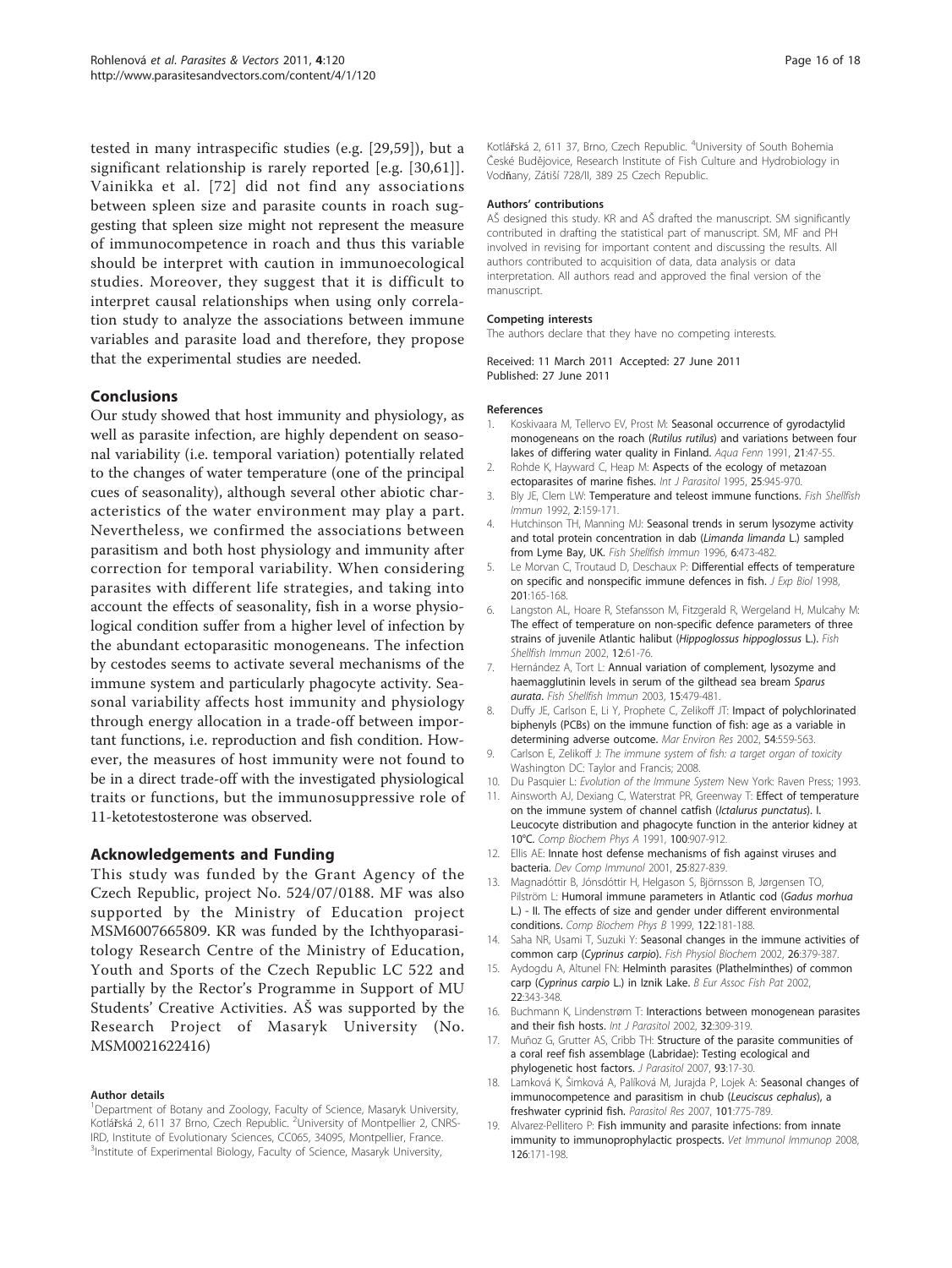- <span id="page-16-0"></span>20. Sitia-Bobadilla A: Living off a fish: A trade-off between parasites and the immune system. Fish Shellfish Immun 2008, 25:358-372.
- 21. Sorci G, Bouliner T, Gauthier-Clerc M, Faivre B: Écologie évolutive de la Réponse Immunitaire (in French) Bruxelles: De Boeck & Larcier; 2007.
- 22. Šimková A, Lafond T, Ondračková M, Jurajda P, Ottová E, Morand S: [Parasitism, life history traits and immune defence in cyprinid fish from](http://www.ncbi.nlm.nih.gov/pubmed/18226212?dopt=Abstract) [Central Europe.](http://www.ncbi.nlm.nih.gov/pubmed/18226212?dopt=Abstract) BMC Evol Biol 2008, 8:29.
- 23. Roff DA: The Evolution of Life Histories Routledge: Chapman & Hall, Inc.; 1992.
- 24. Keymer AE, Read AF: Behavioural Ecology: the Impact of Parasitism in Parasite-Host Associations: Coexistence or Conflict? Oxford: University Press; 1991.
- 25. Zuk M, Stoehr AM: [Immune defense and host life history.](http://www.ncbi.nlm.nih.gov/pubmed/18707455?dopt=Abstract) Am Nat 2002, 160:S9-S22.
- 26. Owens IPF, Wilson K: Immunocompetence: a neglected life history trait or conspicuous red herring? Trends Ecol Evol 1999, 14:170-172.
- 27. Tschirren B, Richner H: [Parasites shape the optimal investment in](http://www.ncbi.nlm.nih.gov/pubmed/16790410?dopt=Abstract) [immunity.](http://www.ncbi.nlm.nih.gov/pubmed/16790410?dopt=Abstract) Proc Biol Sci 2006, 273:1773-1777.
- 28. Folstad I, Karter AJ: Parasites, bright males, and the immunocompetence handicap. Am Nat 1992, 139:603-622.
- 29. Ottová E, Šimková A, Jurajda P, Dávidová M, Ondračková M, Pečínková M, Gelnar M: Sexual ornamentation and parasite infection in males of common bream (Abramis brama): a reflection of immunocompetence status or simple cost of reproduction? Evol Ecol Res 2005, 7:581-593.
- 30. Rohlenová K, Šimková A: Are the immunocompetence and the presence of metazoan parasites in cyprinid fish affected by reproductive efforts of cyprinid fish? J Biomed Biotechnol 2010, Article Number:418382.
- 31. Pravda D, Svobodová Z: Haematology of Fishes (in Czech) Brno: Noviko; 2003.
- 32. Ergens R, Lom J: Causative Agents of Parasitic Fish Diseases (in Czech) Prague: Academia; 1970.
- 33. Secombes CJ: The nonspecific immune system: Cellular defence. In The Fish Immune System - Organism, Pathogen and Environment. Edited by: Iwama G, Nakanishi T. San Diego: Academic Press; 1996:63-103.
- 34. Scott AL, Rogers WA, Klesius PH: [Chemiluminescence by peripheral blood](http://www.ncbi.nlm.nih.gov/pubmed/4018342?dopt=Abstract) [phagocytes from channel catfish: function of opsonin and temperature.](http://www.ncbi.nlm.nih.gov/pubmed/4018342?dopt=Abstract) Dev Comp Immunol 1985, 9:241-250.
- 35. Nikoskelainen S, Bylund G, Lilius EM: [Effect of environmental temperature](http://www.ncbi.nlm.nih.gov/pubmed/15177112?dopt=Abstract) on rainbow trout ([Oncorhynchus mykiss](http://www.ncbi.nlm.nih.gov/pubmed/15177112?dopt=Abstract)) innate immunity. Dev Comp Immunol 2004, 28:581-592.
- 36. Kubala L, Lojek A, Číž M, Vondráček J, Dušková M, Slavíková H: Determination of phagocyte activity in whole blood of carp (Cyprinus carpio) by luminol-enhanced chemiluminescence. Vet Med (in Czech) 1996, 41:323-327.
- 37. Ellis AE: Immunity to bacteria in fish. Fish Shellfish Immun 1999, 9:291-308.
- 38. Buchmann K: [Binding and lethal effect of complement from](http://www.ncbi.nlm.nih.gov/pubmed/9676245?dopt=Abstract) Oncorhynchus mykiss on [Gyrodactylus derjavini](http://www.ncbi.nlm.nih.gov/pubmed/9676245?dopt=Abstract) (Platyhelminthes: [Monogenea\).](http://www.ncbi.nlm.nih.gov/pubmed/9676245?dopt=Abstract) Dis Aquat Organ 1998, 32:195-200.
- 39. Harris PD, Soleng A, Bakke TA: Killing of [Gyrodactylus salaris](http://www.ncbi.nlm.nih.gov/pubmed/9778636?dopt=Abstract) [\(Platyhelminthes, Monogenea\) mediated by host complement.](http://www.ncbi.nlm.nih.gov/pubmed/9778636?dopt=Abstract) Parasitology 1998, 117:137-143.
- 40. Virta M, Karp M, Rönnemaa S, Lilius EM: [Kinetic measurement of the](http://www.ncbi.nlm.nih.gov/pubmed/9050943?dopt=Abstract) [membranolytic activity of serum complement using bioluminescent](http://www.ncbi.nlm.nih.gov/pubmed/9050943?dopt=Abstract) [bacteria.](http://www.ncbi.nlm.nih.gov/pubmed/9050943?dopt=Abstract) J Immunol Methods 1997, 201:215-221.
- 41. Nikoskelainen S, Lehtinen J, Lilius EM: [Bacteriolytic activity of rainbow](http://www.ncbi.nlm.nih.gov/pubmed/12377219?dopt=Abstract) trout ([Oncorhynchus mykiss](http://www.ncbi.nlm.nih.gov/pubmed/12377219?dopt=Abstract)) complement. Dev Comp Immunol 2002, 26:797-804.
- 42. Buchtíková S, Vetešníková Šimková A, Rohlenová K, Flajšhans M, Lojek A, Esa-Matti Lilius, Hyršl P: The seasonal changes in innate immunity of the common carp (Cyprinus carpio). Aquaculture 2011, 318:169-175.
- 43. Harding FA, Amemiya CT, Litman RT, Cohen N, Litman GW: [Two distinct](http://www.ncbi.nlm.nih.gov/pubmed/2123029?dopt=Abstract) [immunoglobulin heavy chain isotypes in a primitive, cartilaginous fish,](http://www.ncbi.nlm.nih.gov/pubmed/2123029?dopt=Abstract) [Raja erinacea](http://www.ncbi.nlm.nih.gov/pubmed/2123029?dopt=Abstract). Nucleic Acids Res 1990, 18:6369-6376.
- 44. Danilová N, Bussmann J, Jekosch K, Steiner LA: [The immunoglobulin heavy](http://www.ncbi.nlm.nih.gov/pubmed/15685175?dopt=Abstract)[chain locus in zebrafish: identification and expression of a previously](http://www.ncbi.nlm.nih.gov/pubmed/15685175?dopt=Abstract) [unknown isotype, immunoglobulin Z.](http://www.ncbi.nlm.nih.gov/pubmed/15685175?dopt=Abstract) Nat Immunol 2005, 6:295-302.
- 45. Hansen JD, Landis ED, Phillips RB: Discovery of a unique Ig heavy-chain isotype (IgT) in rainbow trout: Implications for a distinctive B cell developmental pathway in teleost fish. P Natl Acad Sci USA 2005, 102:6919-6924.
- 46. Sánchez C, Babin M, Tomillo J, Ubeira FM, Domínguez J: [Quantification of](http://www.ncbi.nlm.nih.gov/pubmed/7680509?dopt=Abstract) [low levels of rainbow trout immunoglobulin by enzyme immunoassay](http://www.ncbi.nlm.nih.gov/pubmed/7680509?dopt=Abstract) [using two monoclonal antibodies.](http://www.ncbi.nlm.nih.gov/pubmed/7680509?dopt=Abstract) Vet Immunol Immunopathol 1993, 36:65-74.
- 47. Secombes CJ, Chappell LH: Fish immune responses to experimental and natural infection with helminth parasites. Annu Rev Fish Dis 1996, 6:167-177.
- 48. Griffin BR: [Opsonic effect of rainbow trout \(](http://www.ncbi.nlm.nih.gov/pubmed/6873424?dopt=Abstract)Salmo gairdneri) antibody on phagocytosis of Yersinia ruckeri [by trout leukocytes.](http://www.ncbi.nlm.nih.gov/pubmed/6873424?dopt=Abstract) Dev Comp Immunol 1983, 7:253-259.
- 49. McEwan AD, Fischer EW, Selman IE: [Observations on the immune globulin](http://www.ncbi.nlm.nih.gov/pubmed/4194798?dopt=Abstract) [levels of neonatal calves and their relationship to disease.](http://www.ncbi.nlm.nih.gov/pubmed/4194798?dopt=Abstract) J Comp Pathol 1970, 80:259-265.
- 50. Borg B: Androgens in teleost fishes. Comp Biochem Phys C 1994, 109:219-245.
- 51. Lusková V: Annual Cycles and Normal Values of Hematological Parameters in Fishes Brno: Acta Scientiarum Naturalium; 1997.
- 52. Modrá H, Svobodová Z, Kolářová J: Comparison of differential leukocyte counts in fish of economic and indicator importance. Acta Vet Brno 1998, 67:215-226.
- 53. Ruane NM, Nolan DT, Rotllant J, Costelloe J, Bonga SEW: Experimental exposure of rainbow trout Oncorhynchus mykiss (Walbaum) to the infective stages of the sea louse Lepeophtheirus salmonis (Kroyer) influences the physiological response to an acute stressor. Fish Shellfish Immun 2000, 10:451-463.
- 54. Doubek J: Veterinary Haematology (in Czech) Brno: Noviko; 2003.
- 55. Svobodová Z, Pravda D, Paláčková J: Universal methods of hematological investigations in fish (in Czech) Vodňany: Edice Metodik; 1986.
- 56. Lusková V: Annual cycles and normal values of hematological parameters in fishes Brno: Acta Scientiarum Naturalium; 1997.
- 57. Manning MJ: Fishes. In Immunology, A comparative approach. Edited by: Turner RJ. New York: Wiley; 1994:69-100.
- 58. Dalmo RA, Ingebrigtsen K, Bogwald J: Non-specific defence mechanisms in fish, with particular reference to the reticuloendothelial system (RES). J Fish Dis 1997, 20:241-273.
- 59. Taskinen J, Kortet R: Dead and alive parasites: sexual ornaments signal resistance in the male fish, Rutilus rutilus. Evol Ecol Res 2002, 4:919-929.
- 60. Kortet R, Taskinen J: Parasitism, condition and number of front head breeding tubercles in roach (Rutilus rutilus L.). Ecol Freshw Fish 2004, 13:119-124.
- 61. Lefebvre F, Mounaix B, Poizat G, Crivelli AJ: Impacts of the swimbladder nematode Anguillicola crassus on Anguilla anguilla: variations in liver and spleen masses. J Fish Biol 2004, 64:435-447.
- 62. Piersma T, Lindström Å: [Rapid reversible changes in organ size as a](http://www.ncbi.nlm.nih.gov/pubmed/21238009?dopt=Abstract) [component of adaptive behaviour.](http://www.ncbi.nlm.nih.gov/pubmed/21238009?dopt=Abstract) Trends Ecol Evol 1997, 12:134-138.
- 63. Bolger T, Connolly PL: The selection of suitable indexes for the measurement and analysis of fish condition. J Fish Biol 1989, 34:171-182.
- 64. Malmberg G: Excretory systems and marginal hooks as a basis for systematics of Gyrodactylus (Trematoda, Monogenea). Ark Zool 1970, 23:1-235.
- 65. Georgiev B, Biserkov V, Genov T: In toto staining method for cestodes with iron acetocarmine. Helminthologia 1986, 23:279-291.
- 66. Gusev AV: Part I. Identification Key to Parasites of Freshwater Fish (in Russian) Leningrad: Nauka; 1985.
- 67. Khotenovsky IA: Monogenea (in Russian) Leningrad: Nauka; 1985.
- 68. Scholz T: Amphilinida and Cestoda, Parasites of Fish in Czechoslovakia Brno: Acta Scientiarum Naturalium; 1989.
- 69. Kadlec D, Šimková A, Gelnar M: [The microhabitat distribution of two](http://www.ncbi.nlm.nih.gov/pubmed/14627448?dopt=Abstract) Dactylogyrus [species parasitizing the gills of the barbel,](http://www.ncbi.nlm.nih.gov/pubmed/14627448?dopt=Abstract) Barbus barbus. J Helminthol 2003, 77:317-325.
- 70. Bush AO, Lafferty KD, Lotz JM, Shostak AW: [Parasitology meets ecology on](http://www.ncbi.nlm.nih.gov/pubmed/9267395?dopt=Abstract) [its own terms: Margolis et al revisited.](http://www.ncbi.nlm.nih.gov/pubmed/9267395?dopt=Abstract) J Parasitol 1997, 83:575-583.
- 71. Poisot T, Šimková A, Hyršl P, Morand S: [Interactions between](http://www.ncbi.nlm.nih.gov/pubmed/20738641?dopt=Abstract) [immunocompetence, somatic condition and parasitism in the chub](http://www.ncbi.nlm.nih.gov/pubmed/20738641?dopt=Abstract) [Leuciscus cephalus](http://www.ncbi.nlm.nih.gov/pubmed/20738641?dopt=Abstract) in early spring. J Fish Biol 2009, 75:1667-1682
- 72. Vainikka A, Taskinen J, Loytynoja K, Jokinen E, Kortet R: Measured immunocompetence relates to the proportion of dead parasites in a wild roach population. Funct Ecol 2009, 23:187-195.
- 73. Esch GW, Bush AO, Aho JM: Parasite Communities: Patterns and Progresses London: Chapman and Hall; 1990.